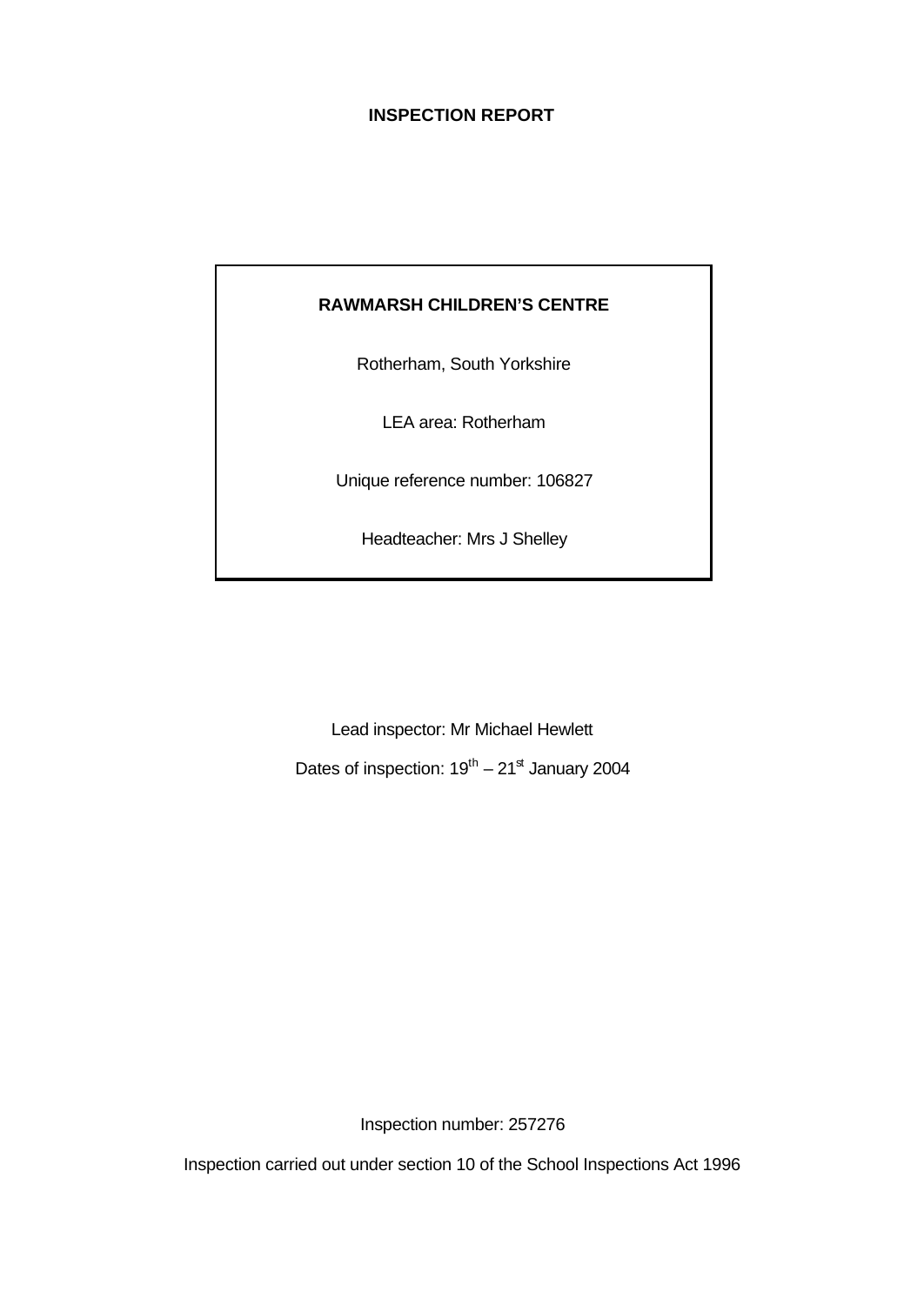# © Crown copyright 2004

This report may be reproduced in whole or in part for non-commercial educational purposes, provided that all extracts quoted are reproduced verbatim without adaptation and on condition that the source and date thereof are stated.

Further copies of this report are obtainable from the school. Under the School Inspections Act 1996, the school must provide a copy of this report and/or its summary free of charge to certain categories of people. A charge not exceeding the full cost of reproduction may be made for any other copies supplied.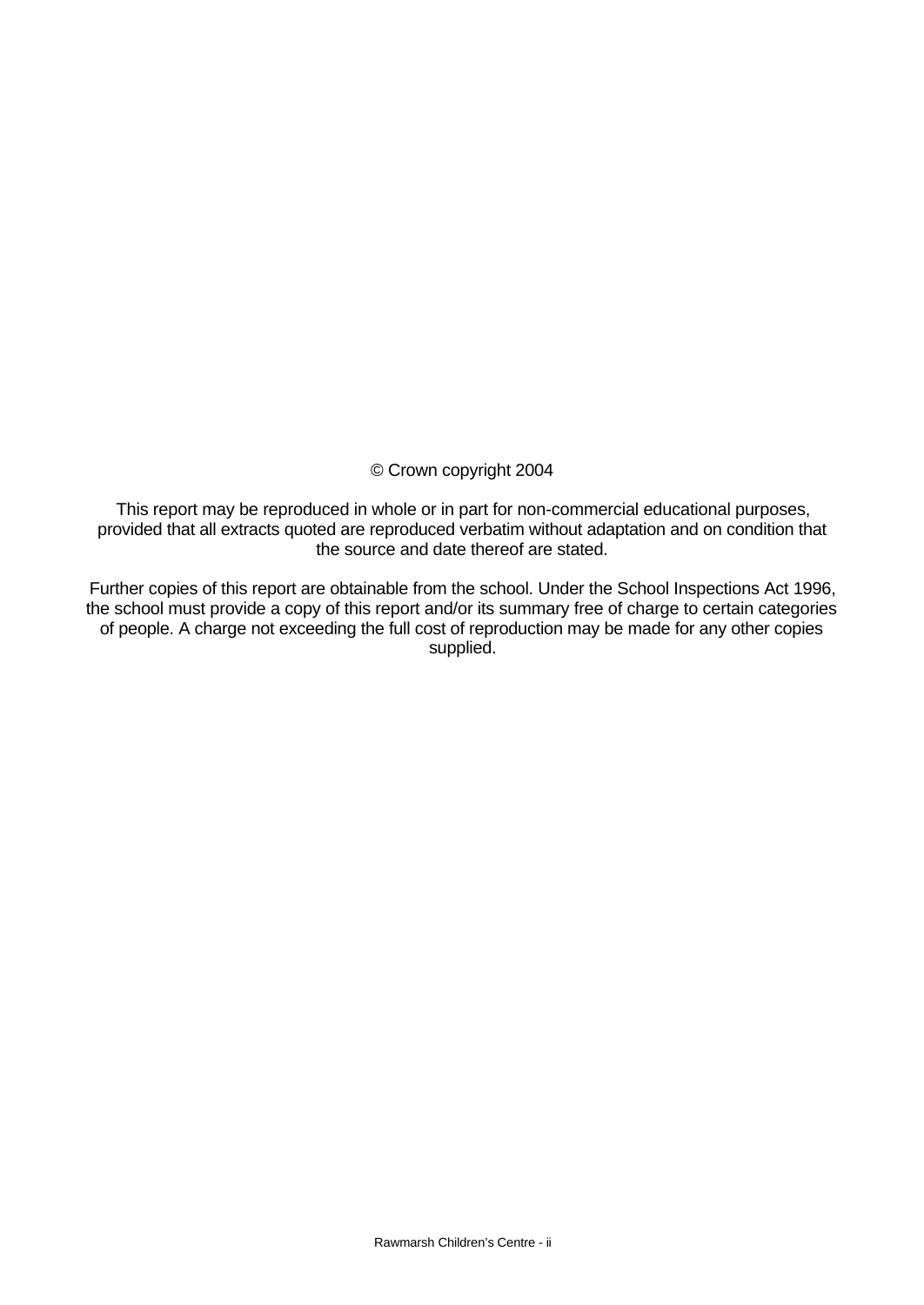# **INFORMATION ABOUT THE SCHOOL**

| Type of school:              | <b>Nursery</b>                            |
|------------------------------|-------------------------------------------|
| School category:             | Maintained                                |
| Age range of pupils:         | $2 - 4$ years                             |
| Gender of pupils:            | Mixed                                     |
| Number on roll:              | 137                                       |
| School address:              | Barbers Crescent<br>Rawmarsh<br>Rotherham |
| Postcode:                    | <b>S62 6AD</b>                            |
| Telephone number:            | 01709 336868                              |
| Fax number:                  | 01709 336869                              |
| Appropriate authority:       | Rotherham LEA                             |
| Name of chair of governors:  | <b>Mrs Sarah Roebuck</b>                  |
| Date of previous inspection: | June 1998                                 |

# **CHARACTERISTICS OF THE SCHOOL**

Rawmarsh is large Children's Centre offering a wide range of services for young children and their families. It is situated in Rawmarsh, Rotherham, which is an area of social deprivation and high unemployment. There are 137 children on roll altogether, aged between 2 and 4-years-old and there is a variety of attendance patterns, with a large majority attending full-time some full days and a smaller number, 57, attending part-time. Some of the children, especially the younger ones, are referred to the centre because they have additional needs. A high number, 10, have statements of special educational needs (SEN) and another 14 are identified as requiring additional support. Of those children with SEN, the majority have autism whilst the remainder represent the full range of additional needs, including physical as well as social and emotional difficulties. Many of these are placed in a specialist SEN resource which is integrated into the centre. Nearly all the children, 95 per cent, are of white British heritage, with a small proportion coming from mixed race and Chinese backgrounds. The centre has undergone major changes in recent years, including additional buildings and sharing its work with 'Sure Start' colleagues who are based with them. It is open all year round providing extended care and outreach support for families as well as working with other early years' settings throughout Rotherham, offering training and advice. The centre's Beacon Status was renewed in 2002, it was designated a Children's Centre in 2003 and, in the same year, received a School Achievement Award.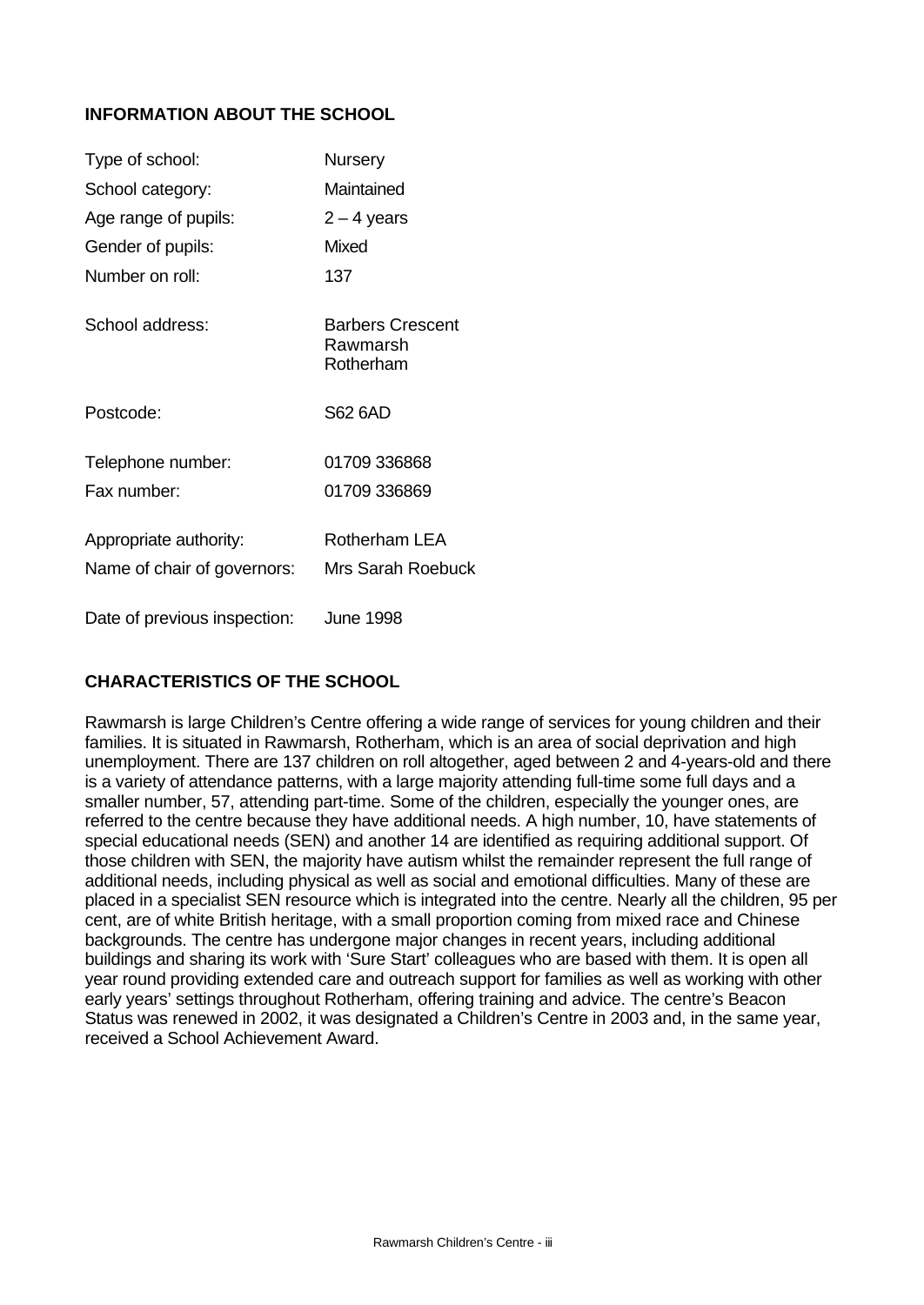# **INFORMATION ABOUT THE INSPECTION TEAM**

| Members of the inspection team |                        |                | <b>Subject responsibilities</b>   |
|--------------------------------|------------------------|----------------|-----------------------------------|
| 1569                           | <b>Michael Hewlett</b> | Lead inspector | The Foundation Stage              |
|                                |                        |                | English as an additional language |
| 11084                          | Jane Hughes            | Lay inspector  |                                   |
| 12394                          | Carole May             | Team inspector | The Foundation Stage              |
|                                |                        |                | Special educational needs         |

The inspection contractor was:

CfBT incorporating Primary Associates Suite 13 West Lancs Technology Management Centre Moss Lane View **Skelmersdale** Lancashire WN8 9TN

Any concerns or complaints about the inspection or the report should be made initially to the inspection contractor. The procedures are set out in the leaflet *'Complaining about Ofsted Inspections'*, which is available from Ofsted Publications Centre (telephone 07002 637833) or Ofsted's website (www.oftsed.gov.uk).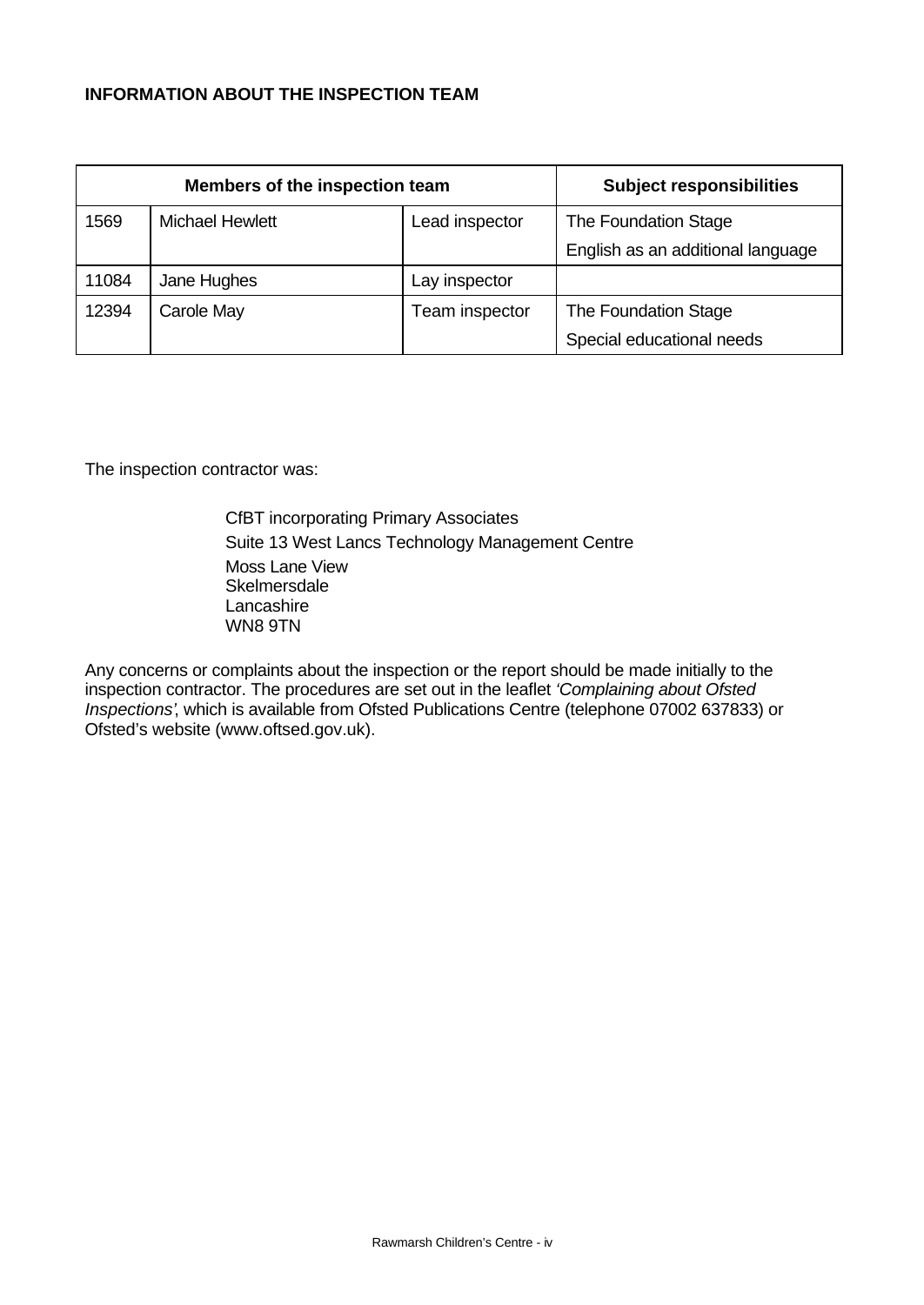# **REPORT CONTENTS**

|                                                                                                                                    | Page |
|------------------------------------------------------------------------------------------------------------------------------------|------|
| <b>PART A: SUMMARY OF THE REPORT</b>                                                                                               | 1    |
| <b>PART B: COMMENTARY ON THE MAIN INSPECTION FINDINGS</b>                                                                          |      |
| <b>STANDARDS ACHIEVED BY PUPILS</b>                                                                                                | 3    |
| Standards achieved in areas of learning, subjects and courses                                                                      |      |
| Pupils' attitudes, values and other personal qualities                                                                             |      |
| <b>QUALITY OF EDUCATION PROVIDED BY THE SCHOOL</b>                                                                                 | 5    |
| Teaching and learning<br>The curriculum<br>Care, guidance and support<br>Partnership with parents, other schools and the community |      |
| <b>LEADERSHIP AND MANAGEMENT</b>                                                                                                   | 11   |
| PART C: THE QUALITY OF EDUCATION IN AREAS OF LEARNING AND<br><b>SUBJECTS</b>                                                       | 13   |
| AREAS OF LEARNING IN THE FOUNDATION STAGE                                                                                          |      |
| <b>SUBJECTS IN KEY STAGES 1 AND 2</b>                                                                                              |      |
| <b>PART D: SUMMARY OF THE MAIN INSPECTION JUDGEMENTS</b>                                                                           | 19   |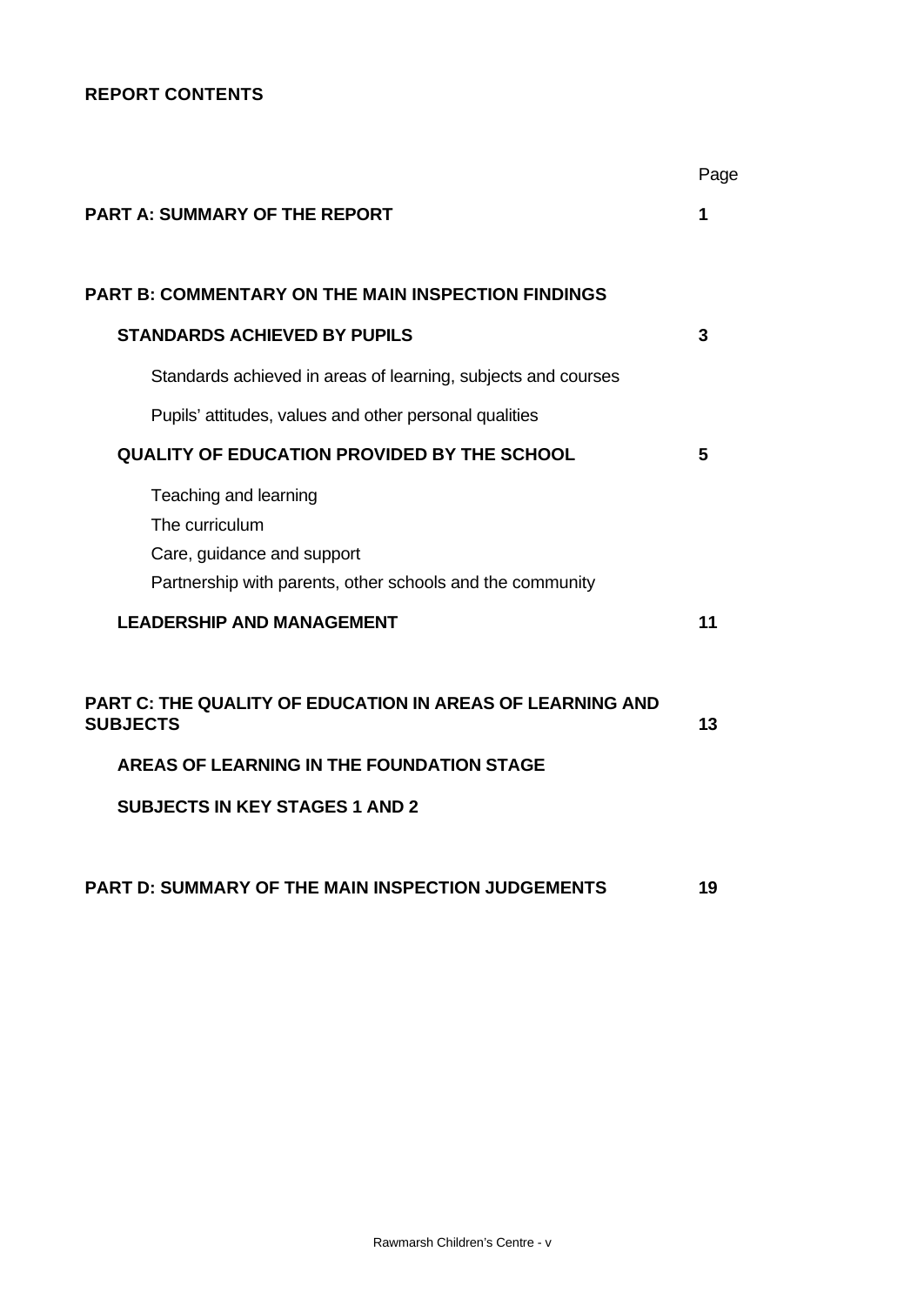# **PART A: SUMMARY OF THE REPORT**

# **OVERALL EVALUATION**

This is a **very effective centre with some outstanding features** where children achieve very well. They make such good progress during their time at Rawmarsh because the teaching is very good and staff cater exceptionally well for children's individual needs. Standards of care are of the highest order, leadership is excellent and the centre is very well managed.

The centre's main strengths and weaknesses are:

- Children achieve very well because of the very good and occasionally excellent teaching;
- Leadership of the headteacher and senior staff is excellent and management is very good;
- Outreach support, the sharing of good practice and the range of extended services offered by the centre are outstanding features;
- Support, guidance and care for children are excellent as is the provision for children with SEN;
- Children behave very well and have very good attitudes to learning because provision for their personal development is very good;
- Partnership with parents is very good;
- There are no significant weaknesses that have not already been identified in the centre's development plan.

The centre has successfully tackled the key issues identified when it was last inspected in 1998. The resource room has been replaced during the recent building improvements and accommodation is much better. Teachers with responsibility are very effective in their monitoring of different areas of learning and this has had a direct impact on the children's achievement. Overall, good improvement has been made.

# **STANDARDS ACHIEVED**

**Children achieve very well.** They are on course to meet the goals they are expected to reach at the end of reception year, except in their speaking skills where standards are lower. Overall, this represents very good progress. Children are exceptionally well taught, their individual needs are picked up early and planned for. As a result, their achievement is very good. This applies to the many different groups within the centre, such as those with SEN and those who are higher attainers.

**Children's personal qualities, including their spiritual, moral, social and cultural development are very good.** There is an excellent ethos within the centre which is apparent in the very good behaviour and keenness to learn that children show. They get on very well with one another. Attendance levels are satisfactory and the majority of children arrive on time. The centre promotes the development of children's social and moral development very well but could do more to make them aware of other cultures in society.

# **QUALITY OF EDUCATION**

**The quality of the education provided by the centre is very good.** This comes as a result of the very good teaching that children receive. Staff have excellent subject knowledge and a clear understanding of how young children learn. **Teaching is of a consistently high standard** across the areas of learning and staff provide a curriculum that excites the children, keeping them interested and actively involved. Opportunities for learning outside are limited by the inadequacies in the outdoor facilities. The provision for children who have SEN is excellent.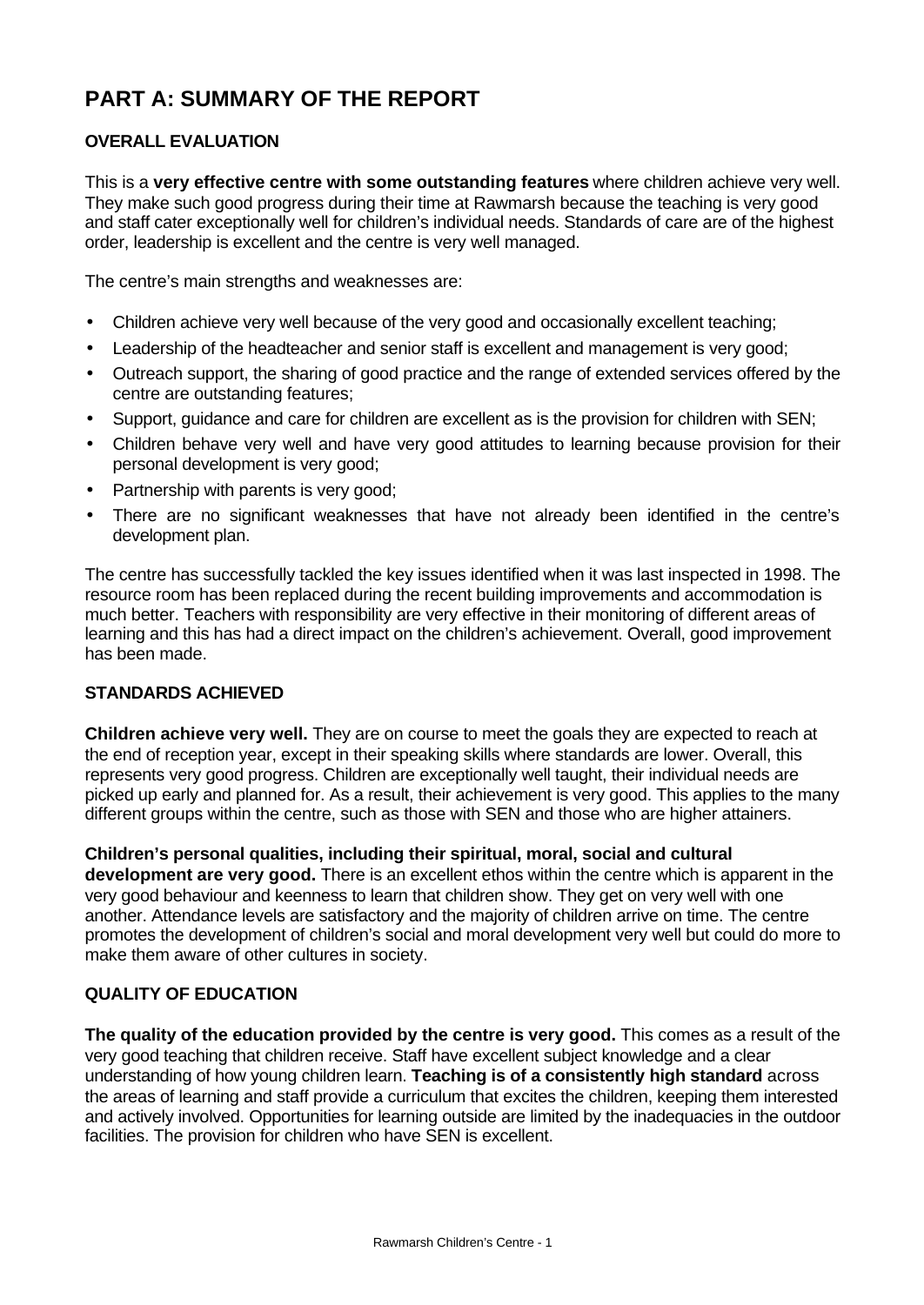Partnership with parents and other agencies is very effective. The centre offers an outstanding range of extended services. This has a direct impact on the provision because parents are provided with a wealth of information and are encouraged to become actively involved in their children's education. Care for children is excellent. Children feel secure and safe and they are happy to come to school.

# **LEADERSHIP AND MANAGEMENT**

**The leadership of the headteacher and her senior colleagues is outstanding.** They provide a clear vision and direction for the centre with children's needs at the very heart of it. **Management is very good** and strong monitoring systems ensure that the centre has a very good understanding of how well it is doing and how it can continue to improve. There is a rigour about checking procedures that helps to sustain the high standards of education and care. There is no room for complacency anywhere at Rawmarsh. Governance is satisfactory. The new governor team only started at the beginning of the school year and it is too soon for them to have had a major impact. Nevertheless, they are already actively involved in helping to improve the centre. They organise their work well and fulfil all their legal responsibilities.

# **PARENTS' AND PUPILS' VIEWS OF THE SCHOOL**

Parents and children see the centre in a highly positive light. Parents value the comprehensive range of information they receive, like its friendly atmosphere and are impressed by the excellent leadership. All these views are fully justified.

## **IMPROVEMENTS NEEDED**

In the context of a very effective centre with some outstanding features, the most important steps Rawmarsh should take to improve are:

• Deliver the priorities already set out in the school plan in relation to improving children's speaking skills, developing the outdoor area and providing more opportunities to experience the multicultural nature of society.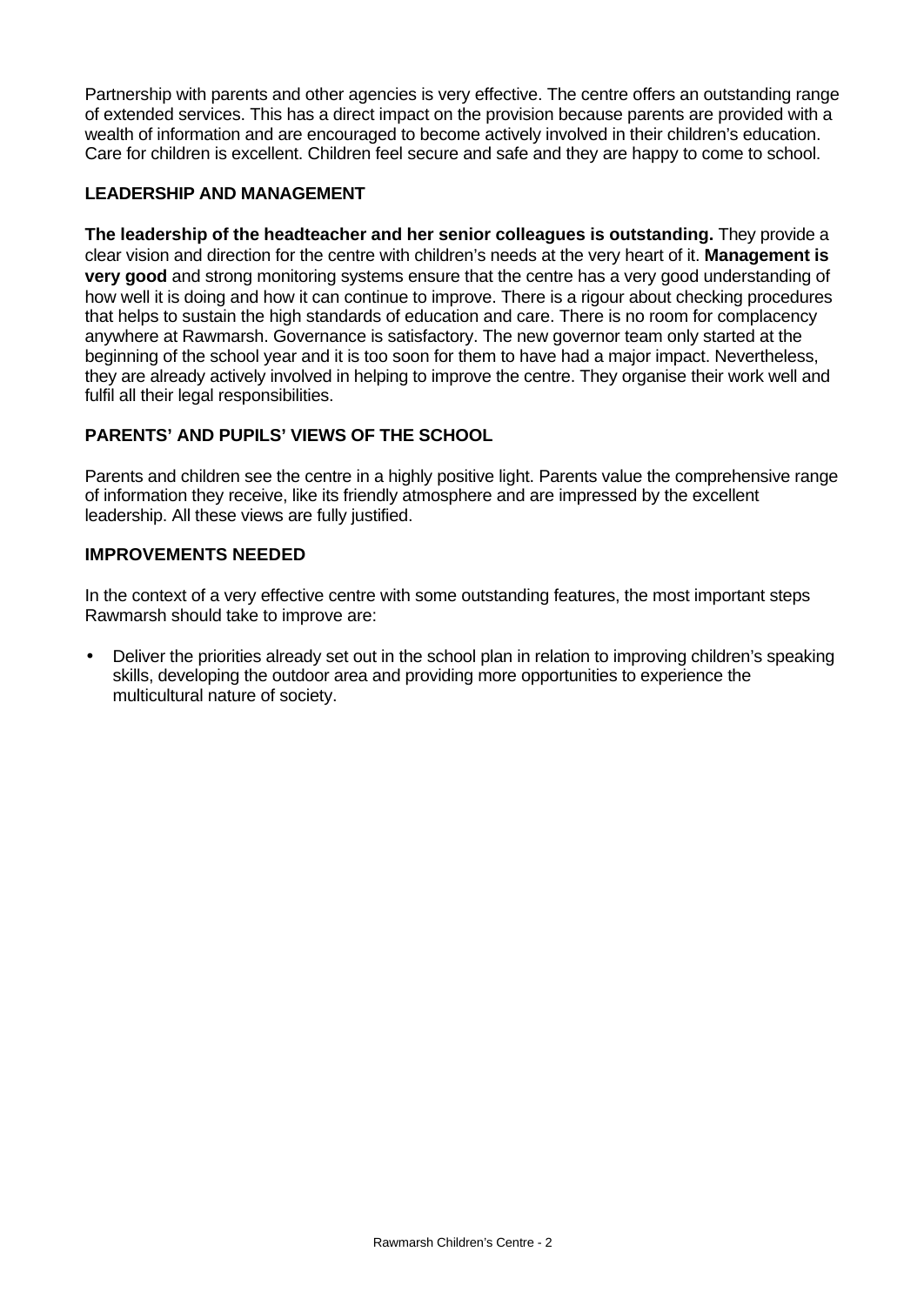# **PART B: COMMENTARY ON THE INSPECTION FINDINGS**

# **STANDARDS ACHIEVED BY PUPILS**

# **Standards achieved in areas of learning**

Children achieve very well throughout the centre. Most are well on course to reach the standards expected by the end of the Foundation Stage, except in their speaking skills.

### **Main strengths and weaknesses**

- Children achieve very well in all the areas of learning;
- Children's individual needs are identified early and very well catered for;
- SEN children make very good progress.

- 1. When they start in nursery, most children have skills that are well below those usually found in children of the same age. During their time in the centre they move rapidly along the 'stepping-stones' towards the standards they should reach by the end of their reception year, when they complete the Foundation Stage. Most are on course to meet the expected standard. This demonstrates the very good progress that they make. Standards are satisfactory overall, but children's achievement is very good. This is because the centre has outstanding leadership, children are very well taught and the needs of individuals are identified and very well met.
- 2. Children make very good progress in personal, social and emotional development. Staff place a great deal of emphasis on improving skills in this area and, as a result, children achieve very well and establish good relationships. Behaviour throughout the nursery is very good. Children are confident and have very positive attitudes to their work.
- 3. Children make very good progress overall, in their literacy development. They achieve particularly well in making themselves understood to others, such as during imaginative play. They enjoy looking at books and listening to stories and some higher attainers are beginning to use writing as a means of communicating, such as writing their names as they register for the session. Despite the high priority and expert support given to improving children's speaking skills, standards are below average by the time they leave. This is because most of the SEN identified within the nursery, centres on delayed communication skills. As a result, progress for these children tends to be in smaller steps, a fact recognised by the centre's planning and assessment procedures.
- 4. Children's progress in developing their mathematical skills is very good. Children are very successful at making links and applying their knowledge and understanding of numbers in other areas of learning. Counting skills are regularly practised using counting games and rhymes. Their grasp of shape, space and measure is good, particularly evident when they are asked to make models or build 'accommodation' using large wooden blocks.
- 5. A similarly very good rate of progress is made in developing children's knowledge and understanding of the world around them. They achieve very well with particular successes seen in the way they confidently use information and communication technology (ICT). This is because staff give them the chance to try out new programs and then practise what they have learned.
- 6. In physical development, children show good control and are enthusiastic about the tasks they are set. When they get the chance, they make good use of the facilities outdoors. These are limited at present and will benefit from the planned improvements.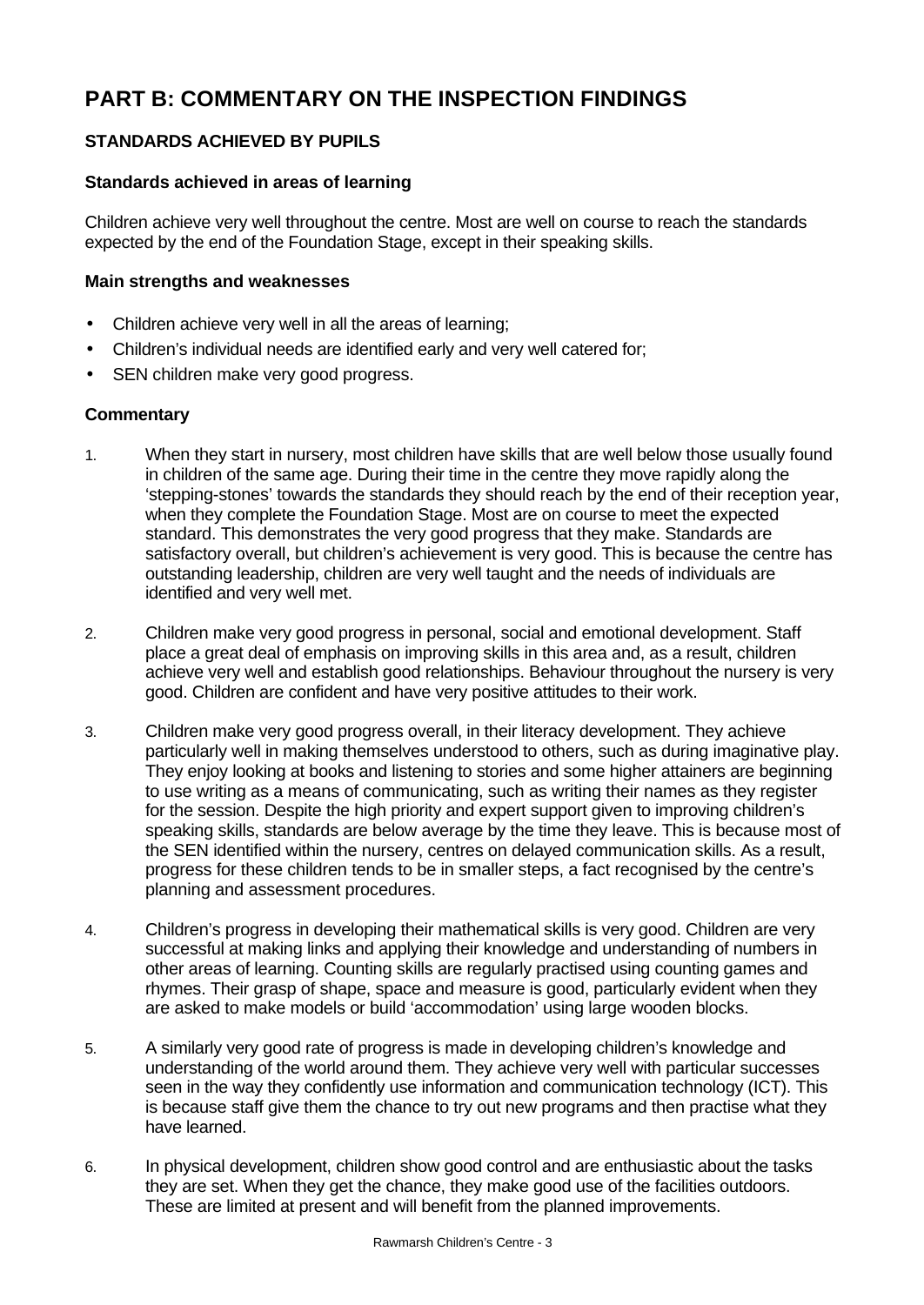- 7. Children achieve very well and make very good progress in creative development. They sing enthusiastically and most can link actions to the words of songs. Children handle different media confidently and are given plenty of opportunities to practise the skills they are taught.
- 8. An outstanding feature of the centre's success is the way in which all groups of children achieve very well. Because of the skilled teaching and expert support, everyone makes good gains in their learning. The needs of the high number of children who have SEN are picked up early and, because staff know their individual needs so well, they are given suitable tasks and targets to work towards.
- 9. Higher attainers are also well catered for. Staff make sure that work is carefully planned at just the right level so that these children are continually challenged. Enrichment and extension activities are set up especially for them and so there is no chance for anyone to become bored or to mark time.
- 10. This centre has an outstanding commitment to including everyone, making sure all their needs are met. Outcomes show they are successful in this challenging aim as boys and girls make similar rates of progress and there are no significant differences in the rates of progress made by children from different backgrounds.

## **Pupils' attitudes, values and other personal qualities**

Children's attitudes, behaviour and values are very good. The centre ensures children's personal development, including their spiritual, moral, social and cultural development is also very good overall. Aspects of children's multicultural awareness are not developed as well as they might be. Attendance and punctuality are satisfactory for children of this age.

## **Main strengths and weaknesses**

- Children are really happy at school;
- High staff expectations create a very effective learning environment;
- Parents appreciate how staff encourage all children to play an active part in school life;
- Children and parents see the centre as a secure and welcoming place;
- Staff encourage children to become increasingly independent, whatever their individual needs;
- Provision for children's multicultural development is not as rooted in their daily school experiences as other aspects of their personal development.

# **Commentary**

11. Children burst with enthusiasm as they stream into their classrooms and immediately immerse themselves in the day's play. They are quick to settle and very willing to persevere with their activities. Many leave one area only to return and add to the work they have already completed. Children respond very positively to the consistent endeavours of staff to organise meaningful and absorbing activities. Adults are very skilled at getting the best out of them. In one lesson, for instance, a nursery nurse wanted children to use the glue spreaders differently to create a new textured effect. She carefully modelled what she wanted them to do and some managed to copy her well. Others were less confident and merely continued to spread the coloured glue around with the spreader, flat on the paper. The adult took care to praise everyone for their efforts but made a point of showing how the more successful 'drip paint' pictures had been made. One little girl went away from the table but returned a few minutes later, put her apron back on and created a very effective 'textured' picture. She left for the second time with a beaming smile.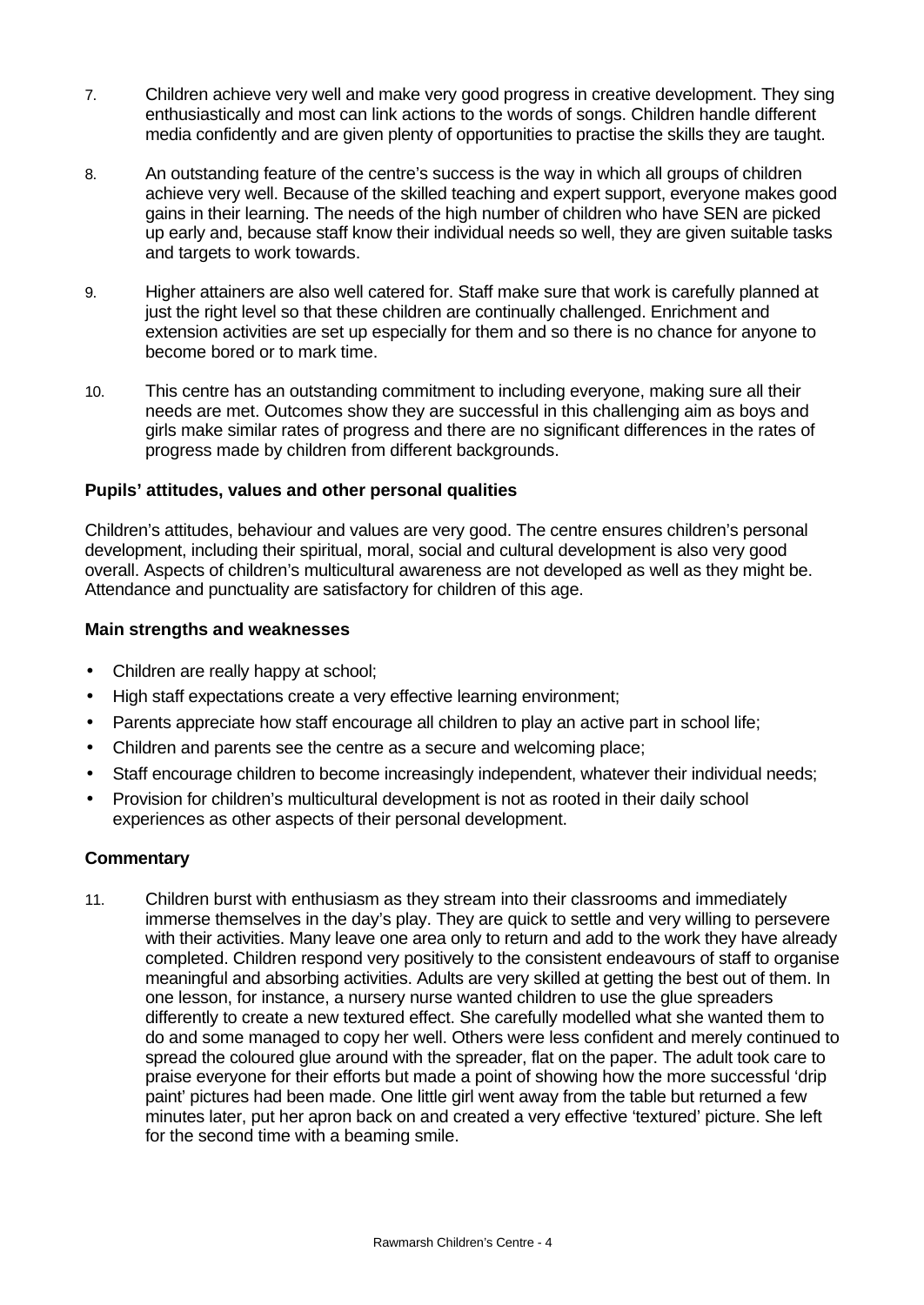- 12. The centre is a happy and orderly place. Everyone is familiar with the very high expectations of staff and these are accepted as completely normal. Staff ensure that children behave in an appropriate manner at all times; children know the difference between lunchtime and classroom activities, for example. Adults spend time coaxing children to approach a task in a certain way and most children, even those with significant SEN, blend seamlessly into the purposeful atmosphere in the classrooms. The many children who do have specific needs soon adjust to the demands of the staff and flourish under their sensitive guidance. Communication booklets provide some children with a clear method of interaction with the staff and they blossom as their self-confidence increases.
- 13. Parents speak freely about how welcome staff make them and their children feel. All the users of the centre are confident that their presence is welcome and that adults working there will do their best to help them with any problems they encounter. As a result, children make the most of the time they spend there, confident in the support they receive. Similarly, adults attending courses make the most of them as they know the staff have got the emphasis just right to meet their individual needs. This assurance brings them hope and sets them on a successful path for the future.
- 14. No matter what level of SEN a child has, adults in the centre work patiently to instill a 'can do' attitude in all the children. The headteacher and staff are tireless in their efforts to encourage children to value independence and steer them all to make daily decisions about how they spend their time in school. Children learn to work in association with others and understand that their actions have an impact on others. For instance, children seen using ribbon wands and dancing in time to Chinese music were aware of their peers as they moved about and were careful not to hit each other in their excitement. Children have a clear understanding of appropriate social behaviour as, for example, they sit well at the lunch table, eating and chatting politely. Many show a sensitive response to their peers who are sometimes upset when staff stop them from doing something. A child will think nothing of putting an arm on someone's shoulder and asking 'What's the matter?' while others walk around hand in hand, totally at ease with their school friends. Such familiarity stems from the welcoming atmosphere created by staff and shows just how relaxed children are here.
- 15. Although children have opportunities to learn more about other cultural festivals, such as Chinese New Year, they do not have regular access to a full range of multicultural resources or experiences so that they can begin to understand more about the diversity of modern British society. This is particularly important for these children who live in a largely monoethnic community.

## **Exclusions**

There were no exclusions in the last school year.

# **QUALITY OF EDUCATION PROVIDED BY THE SCHOOL**

The quality of the education provided is very good. Children receive a wide range of interesting and practical activities that meets their needs. Because lessons are well planned and the school is so well resourced, teaching and learning are very good. Activities move at a brisk pace and no time is wasted. Care, guidance and support for pupils are excellent and the school has managed to achieve a very effective partnership with parents.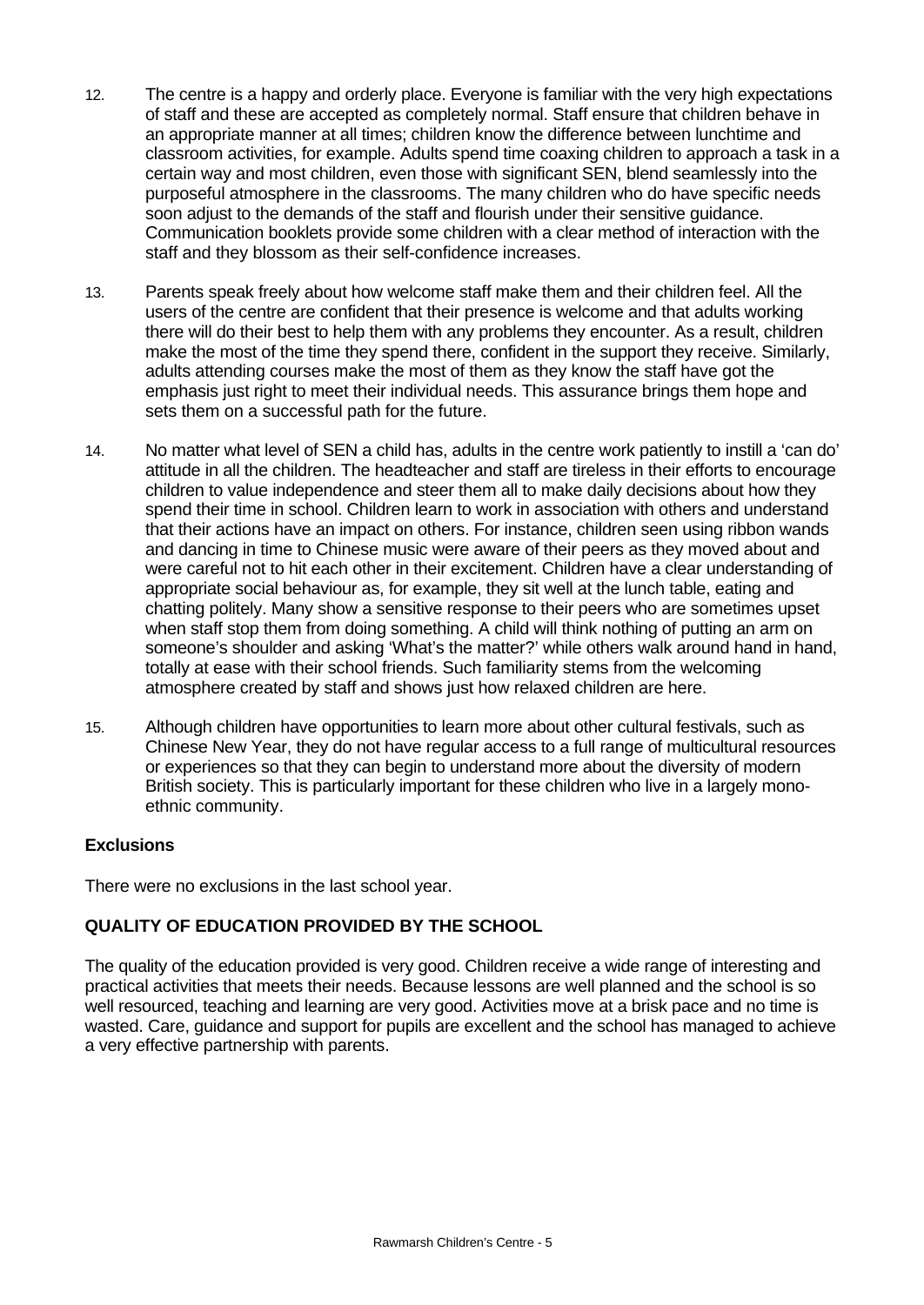# **Teaching and learning**

Teaching and learning are very good.

### **Main strengths and weaknesses**

- Teaching and learning are very good overall, with some excellent teaching;
- Staff plan their lessons very well and make sure children are interested and stimulated;
- Relationships are excellent and staff set children exciting tasks that suit their individual needs;
- Behaviour is very good and this produces an atmosphere that is conducive to learning;
- Very effective assessment procedures are used well to track children's progress.

- 16. This is a centre where relationships between adults and children are excellent. This makes a major contribution to the quality of teaching which is very good overall. There is more very good and excellent teaching than when the school was last inspected and this, in turn, helps to explain why the different groups of children achieve so well. Detailed planning of work and some outstanding assessment systems mean that adults have a very clear understanding of where children have reached and what they need to do next. The pace of activities is another consistent feature, with little time wasted and teacher input into activities focused and productive. As a result of these common features, staff are able to offer an exciting and stimulating range of activities that support children's learning in all areas of the curriculum.
- 17. Many of the children arrive in nursery with limited social skills and so a high emphasis is placed on this area. Teaching is very strong and one of its strengths is the way in which all adults are consistent about the way they expect children to behave. They provide them with many chances to build their confidence, and self-esteem. Because they know the children so well, no one is left out when, for example, children play in the house area or are engaged in craft activities. Adults working with them guide the play so that each member of the group becomes fully involved, even those who find difficulty in sharing, taking turns or articulating ideas. This helps everyone feel valued and successful.
- 18. Staff are very experienced and knowledgeable in teaching language and communication, and put these skills to very good use. There is a systematic approach which carefully builds on children's previous knowledge and understanding and then provides them with small steps to accomplish, linked to the assessments that staff have made. This means that when any of the adults are working with a group, they have a clear picture of the kind of vocabulary that is most appropriate to use. This, in turn, enables children to practise words they know, using them in different situations and building a bank of new words that have been shared with them by the adult support. Children who have SEN, particularly those with very limited communication skills, benefit tremendously from some outstanding teaching that builds on this approach. Staff demonstrate great patience and no little skill as they encourage group members to begin to contribute. Success is built on each one of these small steps, such as children being able to respond with a 'thank you' as they receive a biscuit or choosing which 'cuddly toy' they would like to hold as staff sing nursery rhymes. Assessment systems are equally effective across all the areas of learning.
- 19. Mathematical development is very well taught and staff are successful at setting up practical opportunities for children to try out their mathematical understanding in other curriculum areas. For example, learning to count the number of drinks their group will need at snack time. Imaginative play is used successfully to reinforce children's understanding of number bonds to ten, vital skills as they share out pieces of fruit following an experiment. Because the staff understand how young children learn, their organisation and contribution to activities, such as these help to root children's mathematical development in lots of interesting and practical experiences. This, in turn, speeds up their rate of progress.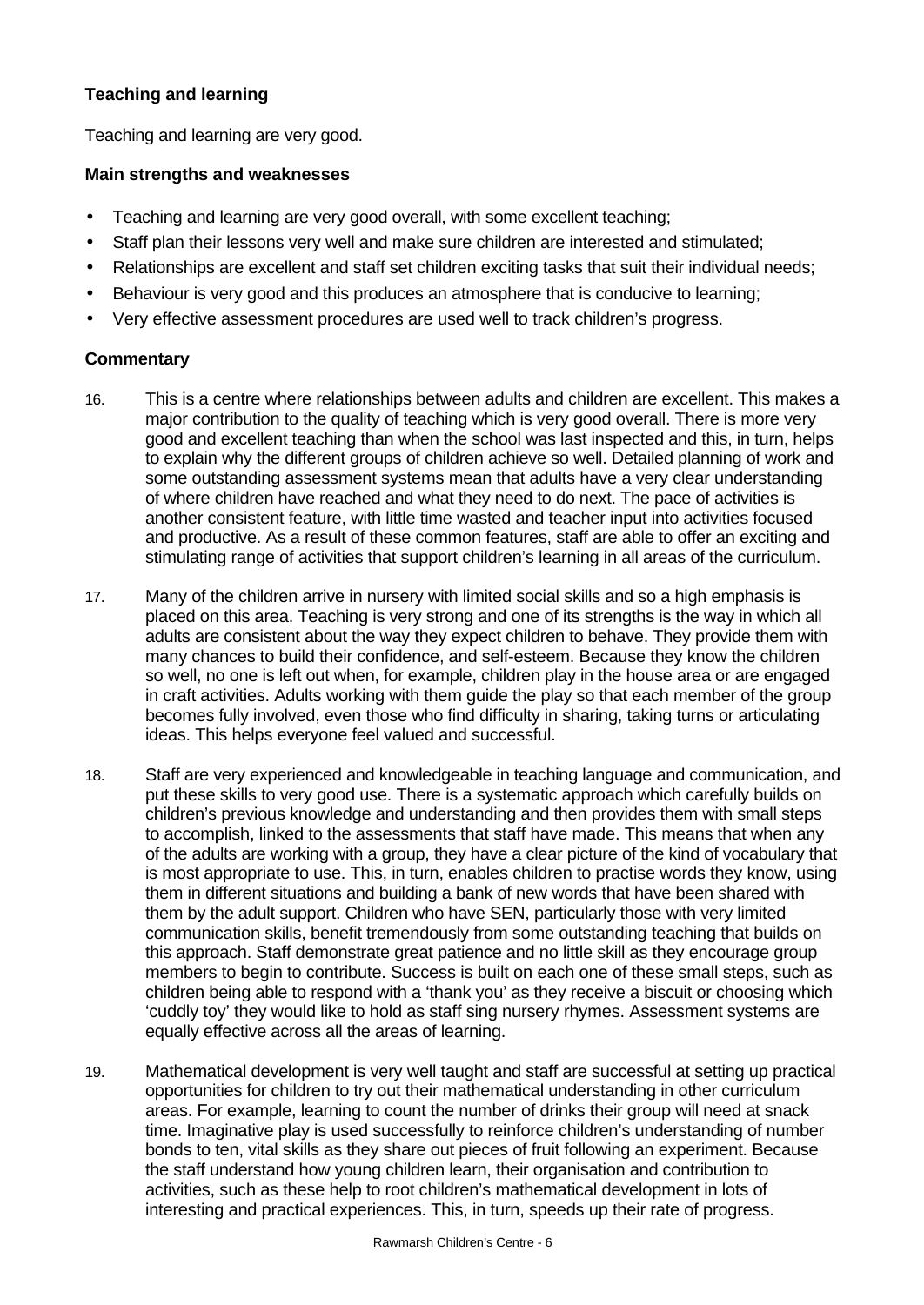- 20. Teaching across the other areas of learning is of a similarly very high standard and this helps to explain why children's achievements are so consistent during their time in nursery. Although some of the staff are new to the centre, impressive training and induction programmes ensure all adults know what is expected of them. They set high standards with good levels of challenge in activities that require children to try hard. In addition, they make it clear about the standards of behaviour that are expected and, because this is explained in a positive and constructive way, very good behaviour is a feature of all the activities. Parents commented very favourably on this aspect of the school's provision. They spoke glowingly of the way that all children's needs were being met. In particular, they highlighted how the specific needs of different groups such as younger children, those with SEN and the higher attainers were all recognised by staff and coped with successfully. Despite the challenging behaviour demonstrated by some children, the calm, ordered atmosphere has a big impact on children's learning. It means they can get on with their work unhindered and with confidence. The high praise of the teaching offered by parents is fully deserved.
- 21. Staff make very good use of the high quality accommodation and resources to support their teaching and help children learn. The new furniture and a refurbished building have been carefully planned and ordered so that they have maximum impact on the quality of teaching and learning. Good examples of this were seen when, for example, a group of higher attainers was able to share a story in the comfortable story area with their teacher whilst a younger, less mature group was still able to engage in a practical activity nearby. The layout of the furniture made sure both groups operated successfully. Staff make the best use they can of the outdoor area to extend curriculum opportunities. It is a large area, ripe for the development set out in the school plan which will allow it to support the teaching still further.

#### *Summary of teaching observed during the inspection in 28 lessons*

| Excellent | Very good | Good | Satisfactory | Unsatisfactor | Poor | Very Poor |
|-----------|-----------|------|--------------|---------------|------|-----------|
|           |           | 10   | ັ            |               |      |           |

*The table gives the number of lessons observed in each of the seven categories used to make judgements about lessons.*

## **The curriculum**

The quality of the curriculum provided is very good overall. It meets the needs of all children very well and there are some significant strengths. Resources and accommodation are of high quality.

## **Main strengths and weaknesses**

- The provision for children with SEN is excellent;
- Leadership and management of the curriculum are very good;
- There is an able and knowledgeable staff who share their expertise to plan and provide a rich and stimulating environment within the nursery;
- The outside area is in need of improvement and the school has plans to address this;
- There is very good provision to foster personal, social and health education (PSHE), but provision of opportunities to experience other cultures is less successful.

## **Commentary**

22. The curriculum fully meets the needs of individual children and all achieve very well. Provision for those with SEN is excellent. Each child is given the help, support and resources he or she needs from very knowledgeable adults who know and understand how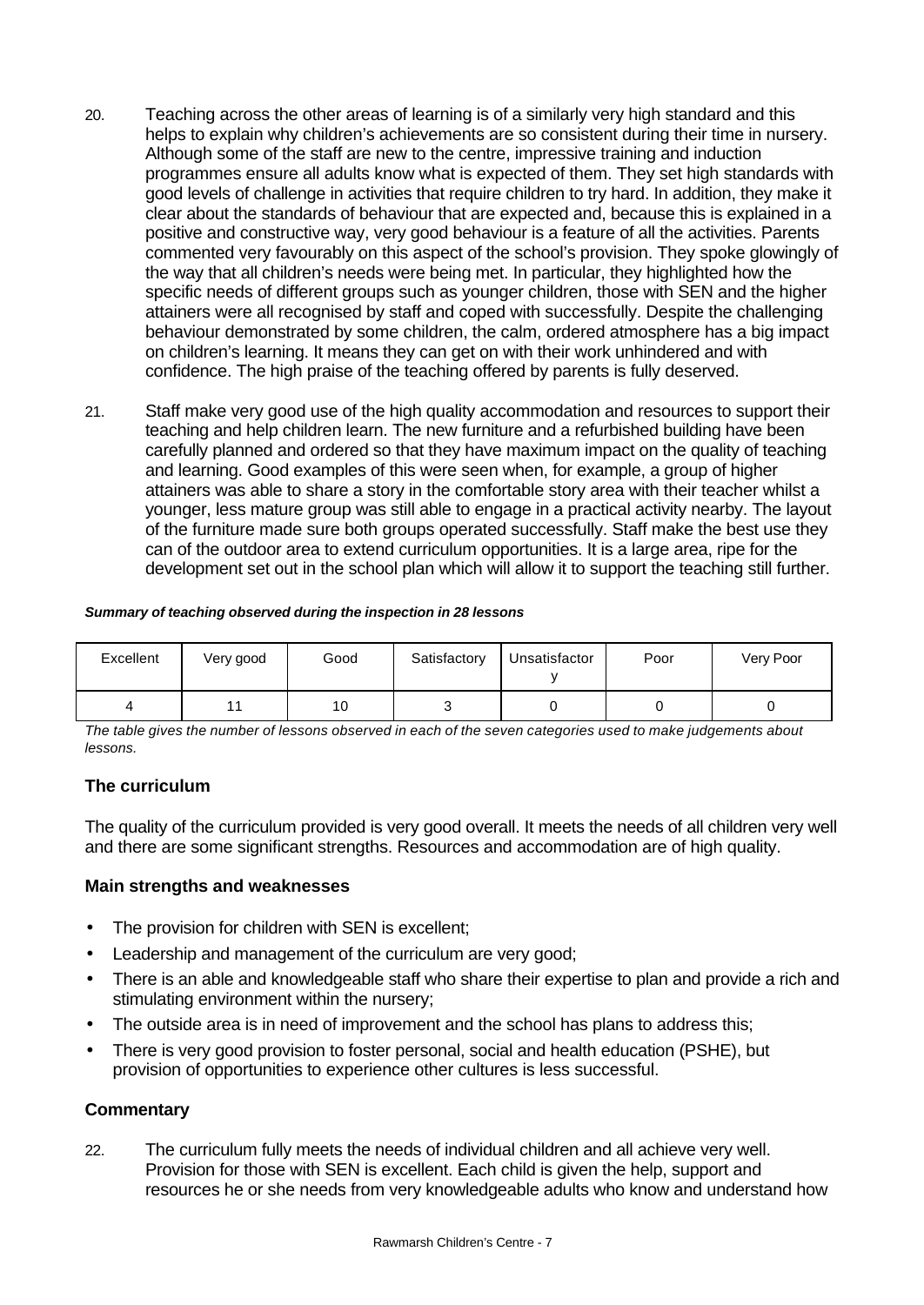young children learn best. As a result, every child makes very good progress in all areas of learning.

- 23. The curriculum is organised, led and managed very effectively. All members of staff and students are involved in planning, providing, teaching and supporting the children in a very wide range of interesting and exciting activities designed to help children progress towards the national Early Learning Goals.
- 24. Children are given plenty of opportunities to make their own choices about which tasks to take part in. This means that throughout the day every child is actively engaged in learning through the many interesting activities provided. They are very well motivated by these activities and helped to participate by the adults teaching them. However, whilst the activities provided inside the classrooms are rich, diverse and stimulating, helping children to remain interested and to develop good concentration skills, at present, the garden does not offer the same wealth of learning opportunities. This is because there is no covered area and no all weather play surface, so for much of the year the ground is very muddy and the resources provided are unappealing when wet. Staff are aware of these limitations and detailed plans are afoot to address the problems. Nevertheless, some very worthwhile activities do take place outside throughout the year. For example, both children and grownups found the beauty and wonder of a frosty morning equally magical. Photographs were taken to capture the experience and turned into a book so that the experience could be recalled time and time again.
- 25. The spiritual aspect of the children's development is nurtured on a daily basis, for example, through the wonder of nature, the seasons, fascination with the beauty of seashells, the effect of sunshine on shiny paper and the 'magic' of magnets. The provision for promoting moral and social development is also very good. Children are constantly encouraged to take turns and share, to help tidy up and to take care of things. They learn to take care of their personal hygiene and about healthy eating habits. Children have plenty of opportunities to sing nursery rhymes and listen to traditional fairy stories, and, on occasions, artists and musicians visit the nursery. Festivals, such as Chinese New Year are re-enacted in school with enthusiasm by the staff and children alike, but these tend to be one off events rather than embracing cultural development as an integral part of the curriculum.

## **Care, guidance and support**

There is excellent provision to ensure children's care, welfare, health and safety. The centre offers excellent support, advice and guidance to children and their families. There is good involvement of children in the life of the school through seeking their views.

## **Main strengths and weaknesses**

- All issues concerned with children's welfare are at the top of the centre's agenda;
- Staff are diligent about establishing the best working relationships possible with parents and carers;
- The very well considered induction arrangements enable children to settle without difficulty;
- Pre-school group facilities for young children with identified needs give very effective preparation for school;
- First-class monitoring of what children can do enables the school to offer the best possible guidance;
- Adults ask children their views about different aspects of school life and record the results.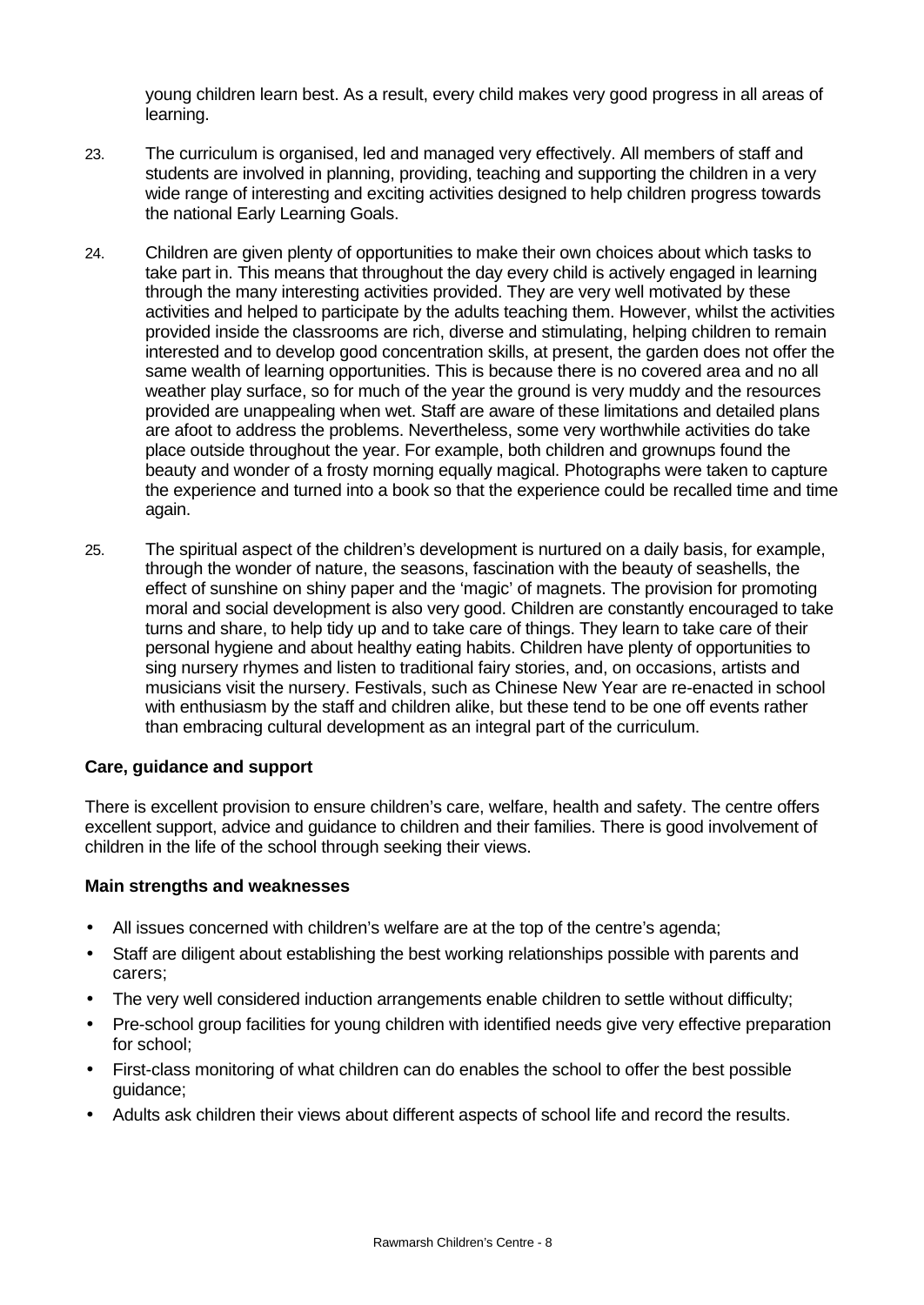# **Commentary**

- 26. The very best standards of care characterise every aspect of the centre's work. Children's welfare is paramount and the headteacher works tirelessly to ensure that all the pastoral care procedures reflect this.
- 27. Staff pay careful attention to all aspects of child protection, to the extent that all adults receive very effective training. The designated adult for child protection shares the workload with the headteacher and together they ensure that each child receives all the required support. The needs of children in public care are equally well met and the headteacher ensures that strong relationships are formed with carers so that children receive the best possible support. Impressive written documentation translates into the very highest standards of care as staff implement health and care plans as well as individual education plans. Care routines are rigorously applied and children benefit from these well-entrenched procedures.
- 28. Parents appreciate the detailed induction programme and report that children settle very well at the centre. The headteacher's telling comment 'We want parents to *want* their child to come here' explains why there is much emphasis on the personal tour given to parents rather than just taking a name down over the telephone. Visiting children are made to feel important as they receive their own stationery pack. Flexibility is the key to the success of the induction programme as staff try very hard to meet the needs of each individual child and family. They also have the sensitivity to recognise that many parents are unsure of whether to stay or go, or when to come back for their children during these first traumatic days and would really rather be told what would be best.
- 29. Staff in the pre-school setting create an inviting atmosphere for younger children. They are able to experience many of the positive aspects of the school before moving through into the main nursery. This experience helps them to mature more quickly and to become used to the environment and extended social contact, so that they integrate more easily.
- 30. The centre identifies correctly that children's personal and emotional well being must be a very high priority for staff. Perceptive, well trained adults quickly pick up on any areas of concern and parents are immediately involved in any early intervention strategies formulated to help their children.
- 31. High quality assessment documentation is gathered throughout the year and this helps staff to have a crystal clear picture of each child's achievements and to correctly target the next steps they need to take to make progress. Detailed records are amassed by the time children are ready to leave the school. Staff go to considerable lengths to use bespoke computerised records to illustrate, with great clarity, children's progress through the different stages of the Early Learning Goals.
- 32. From time-to-time, when a suitable activity arises, the school gathers children's views. Group bar charts are produced to show exactly what children think about an activity they have completed, for example, and these are displayed for everyone to see. This helps the staff to monitor what children think about some of the things they encounter at school.

#### **Partnership with parents, other schools and the community**

There are very good links with parents and with other schools. Excellent extended services and educational and support programmes are in place. The school establishes good links with the community.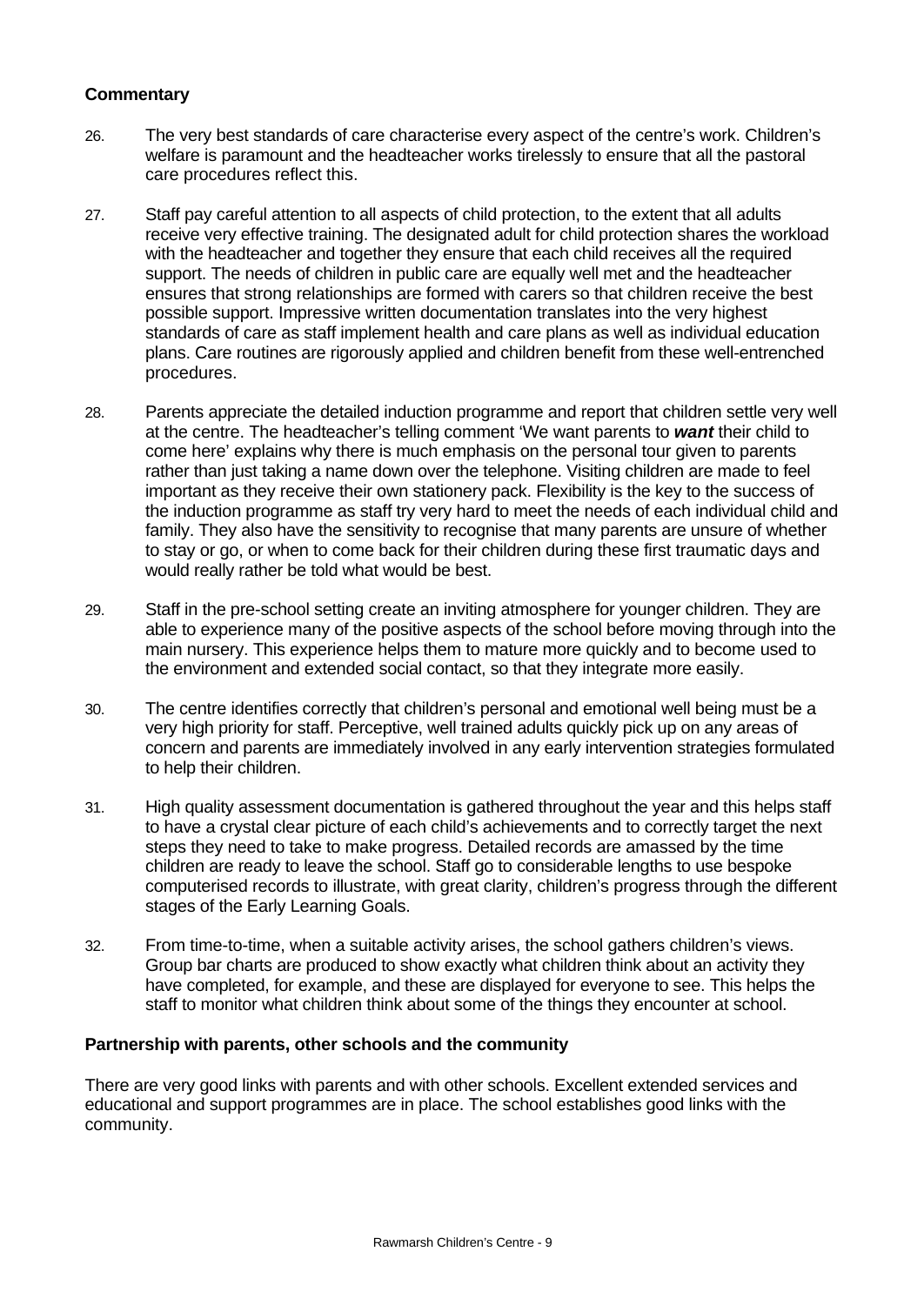#### **Main strengths and weaknesses**

- The exceptionally well conceived and delivered extended services;
- Local Early Years' settings benefit from the superior quality of the outreach programme implemented by the centre and delivered by the outreach teacher;
- Parents express many positive views on most aspects of the centre's work;
- A few parents would welcome more information about the curriculum and the progress their children make.

- 33. This is a school that succeeds in providing 'seamless' educational opportunities to families, from the Bumps and Babes group run by the 'Sure Start' funded community midwife, through toddlers, pre-school provision and nursery. This comprehensive provision for all parents is complemented by the work the school offers specifically for the large number of SEN children and their families.
- 34. Parents are very positive about the centre, how it is led and managed and the quality of the teaching. They prize their child's place there and feel they make good progress, although a small number of parents would like to have more information about the curriculum and how well their children are getting on. The centre is considering whether to move the dates of parents' meetings so that parents get earlier information about their child's progress which would be of more use to them.
- 35. One group of parents is particularly effusive in its praise of the centre. The headteacher and deputy headteacher are licensed to lead the National Autistic Society's 'Earlybird' programme. They now run regular courses for parents of autistic children under statutory school age. Some parents travel a significant distance to participate. Parents sit enthralled during the seminars because, finally, these two course leaders are painting pictures in front of them that they have already seen. Some parents expressed their relief that they had finally found something practical that had immeasurably improved their relationship with their children. One said 'It was life changing', another 'They've been a lifeline'. One mother said it was impossible to imagine how she felt when her child asked 'Mummy, will you play a game with me?' because she had feared that day would never arrive. The impact of this very specialist work is clear to see around the centre, as the children are totally involved in all the activities.
- 36. Excellence in action is also evident in the first-class work of the Beacon funded outreach teacher. She sets a superb example to other Early Years' practitioners in her organised, highly focused work schedule. She regularly supports local early years settings and offers many practical suggestions about how the staff in these schools can improve their practice. She has gathered a huge amount of quality information and resources in order to support her work and has established fruitful relationships with many staff. In a one-to-one support session at a local day nursery, she worked with staff on an ongoing audit of their provision. This particular session focused on mathematical provision across the Foundation Stage curriculum. The outreach teacher drew on the strength of her professional relationship with staff as she checked a self-review sheet about current practice. The evaluation highlighted areas to be maintained, improved or changed. Next followed a focused exchange on what was successful and ways to refine what they do. She had a sensitive approach and provided colourful examples that she had either seen or used herself. The session ended with the staff feeling very well supported and with a wealth of new ideas to implement. The outreach teacher shared her knowledge and best practice generously to benefit a whole new audience of children.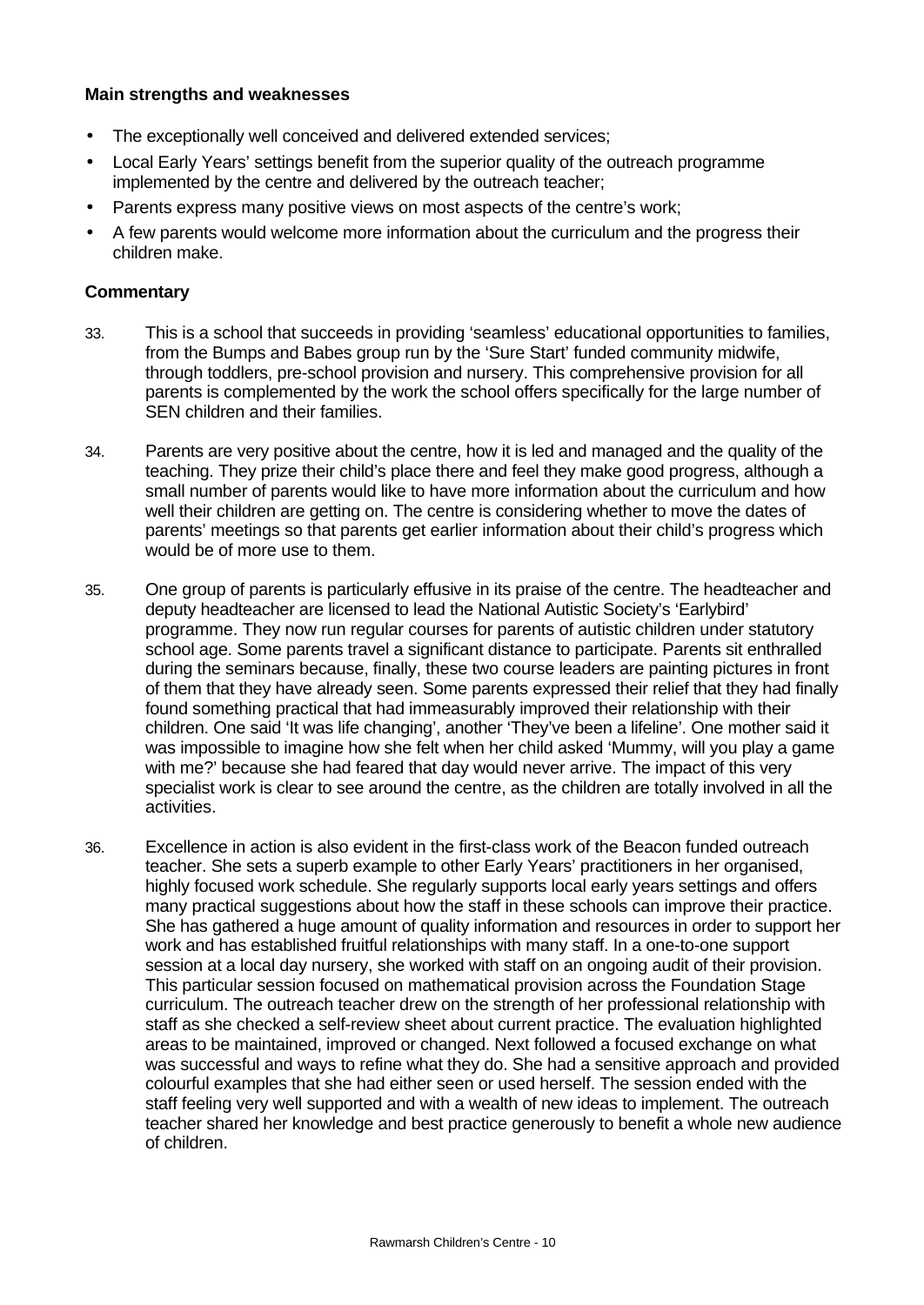37. High quality liaison exists between the centre and several other schools. This ensures that children transfer to full-time education with the minimum of anxiety and encourages professional dialogue on a number of levels. Students come on work placements and bring good ideas with them. A significant factor in the success of this centre is that staff are always open to new ideas and refining their practice to improve provision for the children in their care.

# **LEADERSHIP AND MANAGEMENT**

The quality of leadership is excellent and the quality of management is very good. The governance of the centre is satisfactory. The governing body was only established at the beginning of the school year but is already well organised and efficient. It is a credit to everyone that the huge expansion of the centre's services, running alongside a major building programme, has been managed so successfully.

## **Main strengths and weaknesses**

- The headteacher and senior staff provide excellent leadership;
- The centre has a clear understanding of how well it is doing and how it can improve;
- There is a strong commitment to the professional development of all staff;
- Financial management is good;
- The school plan is very effective but now needs a longer timescale.

- 38. The governing body was only established at the beginning of the school year but is already beginning to play an active part in school life. It is well organised and efficient with committee structures in place and individual governors given specific roles and responsibilities. Governors are very well aware of the school's strengths and weaknesses and there is a good dialogue with the headteacher when discussions take place. They have had few opportunities yet to set the strategic direction of the centre or challenge what goes on but they are aware of what they need to do.
- 39. The leadership provided by the headteacher is excellent and it makes a huge contribution to the success of the centre. Her clear vision, sense of purpose and high aspirations ensure that all aspects of the centre's work are of high quality. Rawmarsh is a complex organisation and has an extensive range of services on offer but the headteacher does not allow this to compromise in any way the constant striving for excellence at all levels. She is very well supported by her senior colleagues. There is strong collegiate style of leadership with senior colleagues having a shared vision and they are equally successful in delivering their areas of responsibility, such as SEN or outreach support. This clear vision is evident in the very comprehensive School Development Plan, which sets out a very good programme of action to deal with relevant priorities. The impact of these actions are measured to make sure they are working well and the plan is a valuable vehicle for moving the centre forward. It covers the year ahead in great detail but longer-term plans are more sketchy. Now that the centre is re-established and settled in the refurbished and extended building, the headteacher has recognised that the opportunity is there to plan further ahead.
- 40. Management of the centre is very good. A particular strength is the way that the headteacher and senior managers have established highly effective systems to check up on the work of the centre. They make very good use of the data they collect, starting with a picture of what skills children bring to nursery with them. They analyse individual children's progress in the different areas of learning and observe staff teach. As a result of these well established and rigorous systems, the centre gathers a clear picture of what is going well and how it needs to improve. All the evidence points to an accurate and honest evaluation of its own performance and a commitment to improve still further. For example, analysis of the data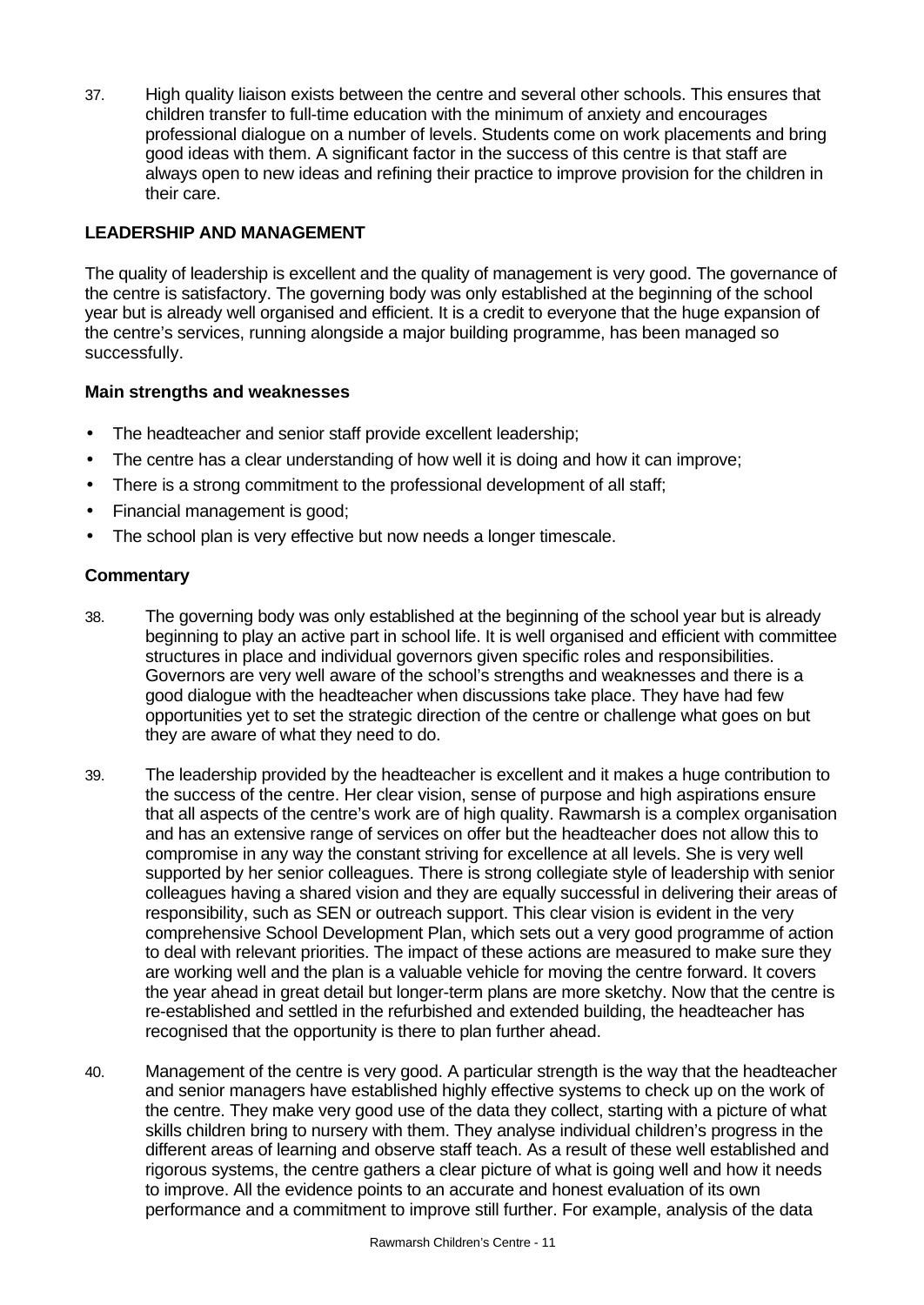and observations of children suggest that children's speaking skills are still underdeveloped and changes have been made to the planned activities so that this can be put right.

- 41. A really impressive feature of the centre's work is the way it enables children to achieve their potential. This is particularly true of the excellent provision for children who have SEN. No stone is left unturned as the headteacher and her colleagues search for ways in which they can support, encourage and challenge a large group of children who present a wide range of complex needs. They make very good use of external agencies and experts to draw up suitable strategies and, just as important, access and deliver courses that will help them to improve their practice still further. The professional development of all staff is given a very high priority and results in a well qualified and confident group of staff who are very well equipped to meet all the demands that meet them.
- 42. Parents' views of the school leadership are very positive. At their meeting and in the returned questionnaires, there was a unanimous view that the centre was well led and managed. Their views are confirmed by inspectors who found leadership to be excellent.
- 43. The finances of the centre are managed very efficiently. It is yet to receive a delegated budget and still works closely with the local authority. Funds are carefully accounted for and reports indicate the systems are secure. Very good use is made of ICT to support the work of the school; for example, providing interesting newsletters for parents as well as measuring how successful individual children and different groups have been by checking on the progress they have made.

## **Financial information**

#### *Financial information for the year April 2002 to March 2003*

| Income and expenditure $(E)$ |        |  | Balances (£)                   |  |  |
|------------------------------|--------|--|--------------------------------|--|--|
| Total income                 | 445161 |  | Balance from previous year     |  |  |
| Total expenditure            | 430691 |  | Balance carried forward to the |  |  |
| Expenditure per pupil        | 4394   |  |                                |  |  |

| Income and expenditure $(E)$ |        | Balances (£)                        |       |
|------------------------------|--------|-------------------------------------|-------|
| Total income                 | 445161 | Balance from previous year<br>8440  |       |
| Total expenditure            | 430691 | Balance carried forward to the next | 14470 |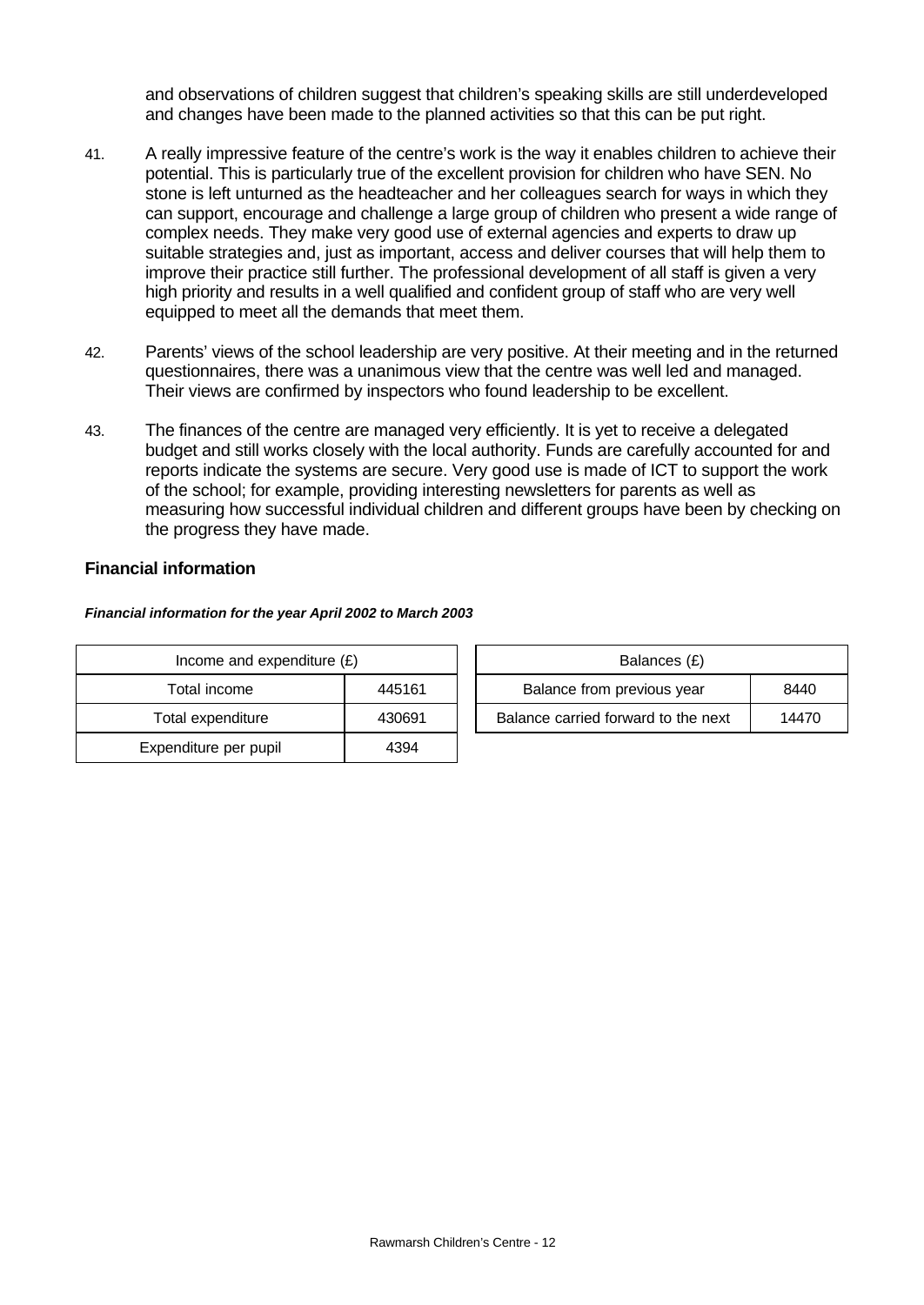# **PART C: THE QUALITY OF EDUCATION IN AREAS OF LEARNING**

# **AREAS OF LEARNING IN THE FOUNDATION STAGE**

**Provision for children in the Foundation Stage is very good.** Many of the children had only started nursery at the beginning of this school year but they settle very well because staff quickly introduce routines that ensure children feel secure and confident. All children achieve very well because much of the teaching is very good and staff provide an outstanding range of interesting activities that is matched to individual needs and abilities.

# **PERSONAL, SOCIAL AND EMOTIONAL DEVELOPMENT**

Provision in personal, social and emotional development is **very good.**

#### **Main strengths and weaknesses**

- The children settle in very quickly and know the routines well;
- Children of all abilities behave very well and have good attitudes to learning. They achieve very well and make rapid progress;
- Teaching is very good overall;
- Greater attention is needed to helping children become aware that there are cultures and beliefs different from their own.

- 44. The very good processes for settling children into school ensures that they part happily from the adults who brings them and quickly learn the nursery routines. The adults are encouraged to stay for a little while at the start of each nursery session and play with their child in one of the many exciting activities provided. This helps the children to gain the confidence to choose what they want to do. Parents encourage their children to select their own name card and 'write' their names on a piece of paper to indicate that they are present. Children quickly learn to select what they need because all the resources needed for a task are easily accessible. They behave very well and have good attitudes to learning because the teaching they receive is very good. As a result, children achieve very well and most of them are on line to reach the expected standard by the end of their year in reception.
- 45. All members of staff work together to ensure that the children quickly learn the correct way to behave. They encourage children to play together well and share toys and equipment. All children, including those with SEN, are encouraged to join in and try new things because the adults often work with them at a task. This helps the children to concentrate and to persevere. When children find things difficult an adult is on hand to help them succeed. The adults promote an 'I can' attitude because they are aware that success helps build children's confidence and self-esteem. They know that these attributes are vital to future success and social skills. Children are constantly given praise and reassurance to build up each child's sense of self-worth. All adults encourage the development of social skills in a variety of ways. Children are constantly encouraged to take turns and share. A great deal of attention is paid to developing co-operation with one another. This is given great importance especially for those children with SEN who receive excellent support both on a one-to-one basis and in small groups. All adults act as good role models in co-operation and working as a team. During the inspection, children were encouraged to work together to make a Chinese dragon that was used in celebrating Chinese New Year. This was a delightful time, thoroughly enjoyed by all children.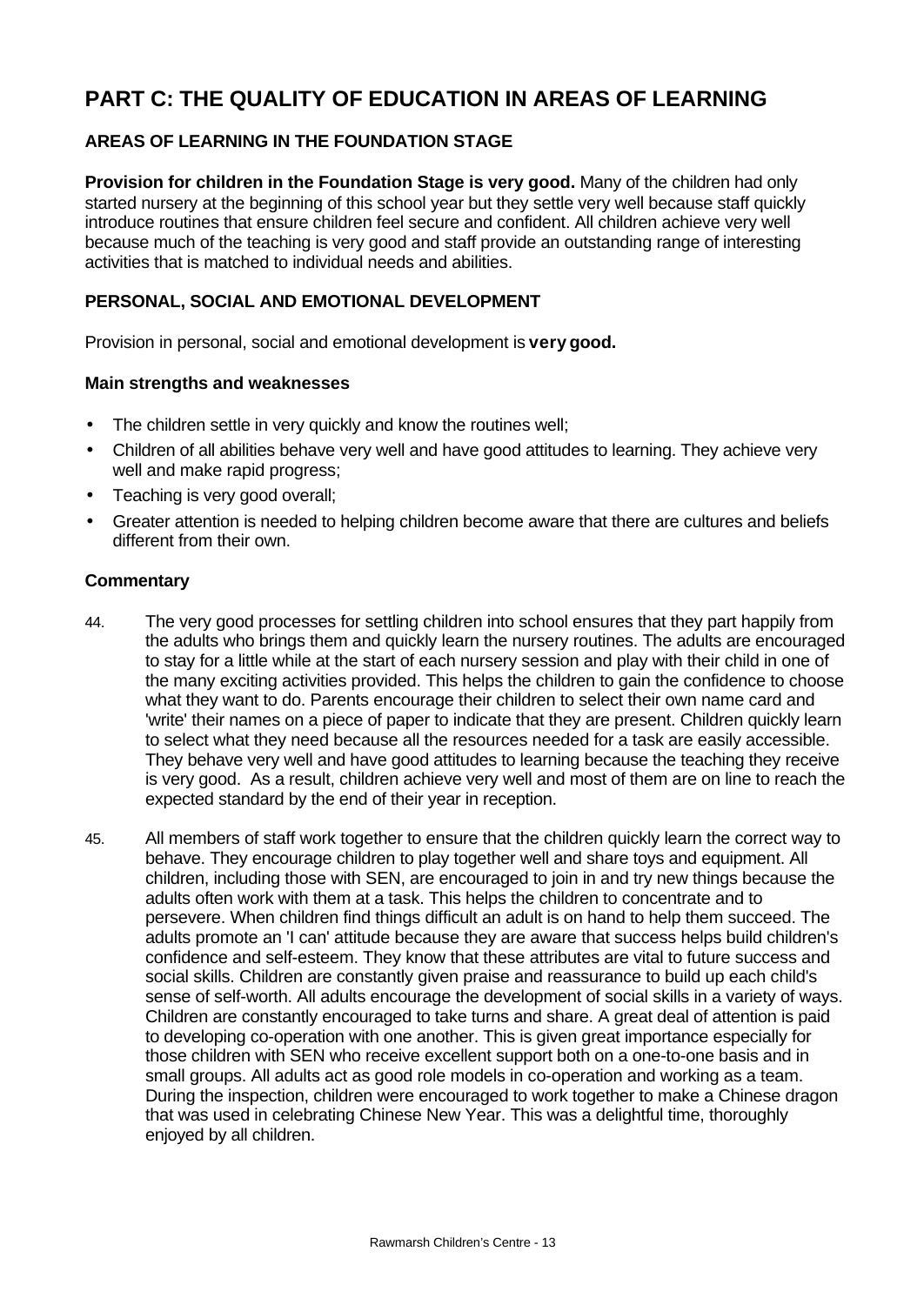# **COMMUNICATION, LANGUAGE AND LITERACY**

Provision in communication, language and literacy is **very good.**

### **Main strengths and weaknesses**

- Children achieve very well;
- Teaching and learning are very good;
- They are developing a great love of books and understand how to use them;
- There is a good balance between teacher led and pupil chosen activities;
- Many opportunities are planned and provided for the children to speak and listen but their speaking skills remain below average.

- 46. The majority of children achieve very well. They are on course to reach the expected learning targets by the end of the reception year in listening, reading and writing. This represents very good progress as many of the children arrive in the centre with limited skills in language and communication. Although staff work very hard and are successful in improving oracy skills, many children are not on course to reach the expected standard in the Early Learning Goals. There are a number of reasons why children do so well. Teaching is very good and there is a significant proportion of excellent teaching. Staff's detailed planning and knowledge of what each child needs, through extensive tracking systems, means that work is set at just the right level. This applies to children of all ability groups. Those who have complex SEN are very well taught, often working individually with a support teacher or assistant. This enables them to experience the full curriculum in this area and practise and consolidate the skills they have learned. For many of the children who have statements of SEN, their language acquisition and levels of understanding are coming on very slowly. Nevertheless, their achievements are very good due to the constant encouragement and skilled support they receive. As a result, the different groups of children, including those who have SEN and those who are higher attainers, are targeted to receive just the right level of support and challenge to ensure they progress well.
- 47. Many of the children enter the centre with very poor speech. Although standards are improving, and despite the best efforts of staff, standards are still below average. Very good use is made of support services, such as speech therapy to intervene and offer specialist input where the needs are particularly acute. In addition, opportunities for children to speak out loud and contribute to discussions are built into activities across the different areas of learning.
- 48. Children's listening skills are very well promoted through the planned group activities, such as story time or when they share news. During story time children listen attentively and are keen to answer questions about what they have just heard. The teacher creates a really exciting atmosphere and a real feature of the work in this area is the way adults become actively involved in children's imaginative play. At its best, adult input guides and supports what children are doing, increasing their confidence in using language in different ways. For example, thoughtful adult support of a group playing in the home corner enriched the quality of their speech because the adult only intervened where necessary, encouraging the children to try to find just the right word to describe what their imaginary family might be saying.
- 49. A real feature of the nursery is the way in which all the groups of children demonstrate a love of books. In the comfortable library areas as well as other nooks and crannies, groups of all ability levels are to be found engrossed in books. As a result, they handle books carefully, understand the concept that print and pictures convey a meaning and are keen to show what they know about stories they have heard.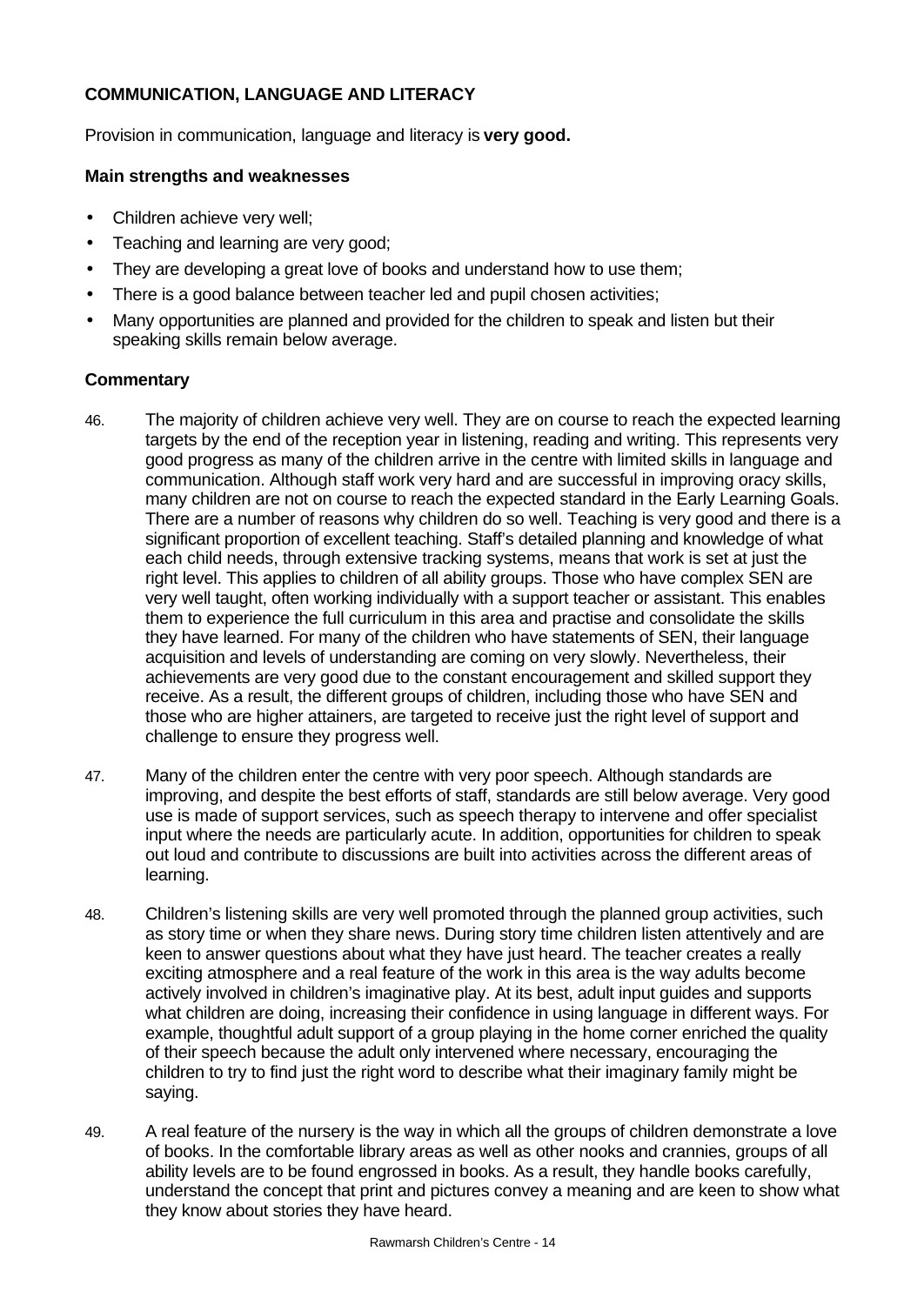- 50. Children's writing skills are promoted well throughout the school day, starting with a registration sheet where they are expected to sign in as they arrive. A very good range of resources, such as pens, felt-tips, paints and pencils are available for children to explore and develop their early writing skills. Most children are confident in making marks to which they give meaning, routinely 'writing' their names on pictures as they complete them.
- 51. Many have autism and, for some of them, their ability to communicate with classmates and staff is very limited. Because of some outstanding teaching by staff who are skilled in meeting the needs of these children, their skills are improving, albeit slowly. Small steps, constant encouragement and well practised routine, all contribute to successful lessons where adults provide just the right levels of support so that children are confident and keen to improve. Other groups' needs are similarly well met, such as an identified group of higher attainers who are given extension activities and harder tasks so that they are kept interested and challenged.
- 52. Children's progress in communication, language and literature is systematically recorded. Excellent records are kept describing what each child can do and this information is used to help children maintain and improve their progress.
- 53. This area of learning is well organised. The co-ordinator makes sure lessons are carefully planned and suitable resources are available for the children to practise their skills. She monitors the work in the two nursery classes, including observing the teaching, to ensure there is a consistency of approach in what staff do. The impact of these monitoring arrangements is evident in the way all children throughout the centre experience such a rich curriculum and have equal access regardless of which group they find themselves in.

# **MATHEMATICAL DEVELOPMENT**

Provision in mathematical development is **very good.**

## **Main strengths and weaknesses**

- Children achieve very well;
- Staff make very good use of practical situations to make number work interesting and relevant;
- Children's individual needs are very well met.

- 54. Children achieve very well and make very good progress in their mathematical development. As a result, most are on course to reach the expected goals by the time they reach the end of the Foundation Stage. Staff provide numerous practical activities to improve their understanding of numbers and consolidate their counting skills. Many children can count to 10 without adults helping them and higher attainers make good attempts at counting to even bigger numbers; for example, as they try to work out how many of their classmates have had their snack or how many blocks they need to complete their building. A key feature of the most successful mathematical activities is seen when children apply what they know in practical situations. This was well illustrated outside where children were confident in counting how many bean bags they had managed to throw into buckets and how many laps they completed on their bikes. All the group members were able to join in and some higher attainers were asked more difficult questions which made them think harder as they worked out simple take away sums, such as deciding how many more bean bags would be needed in the bucket if they were going to get a total of 10. Standards are higher than those found when the school was last inspected. This is because work is more closely matched to children's needs and higher attainers are given work which is more challenging for them. 55. Evidence from discussions with children and looking at the activities they were undertaking
- indicated that most children have a fast developing understanding of shape, space and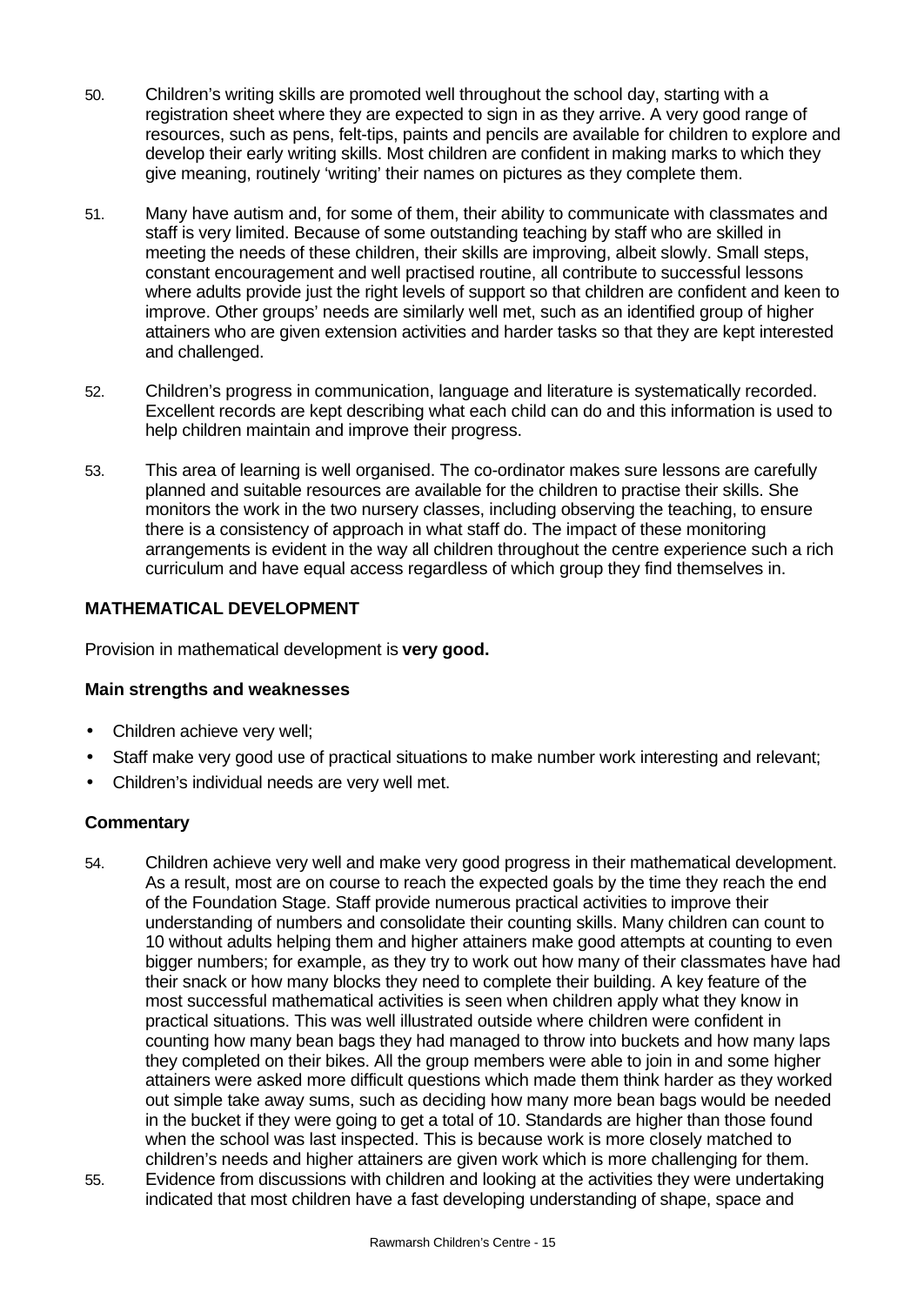measures. For example, they successfully complete some quite complicated jigsaws which require them to recognise the correct shapes and patterns. Their abilities to express themselves mathematically is less apparent and is linked to the general speech and language delays that many of them experience. This is despite the best efforts of all staff who focus their interventions on improving children's language skills, modelling words and phrases and encouraging them to practise what they have heard.

- 56. Most of the teaching is very good. Activities are exciting and stimulating and resources are carefully chosen with just the right balance between adult led and child-initiated work. A feature of the best teaching in this area is the way in which adults make sure that opportunities to improve mathematical skills are set at just the right level and grab children's interest. This enables children of all abilities and needs to work together on an activity, as for example, they construct a track for their trains. Higher attainers managed to complete a complex shape, which incorporated different shapes and turning circles, whilst another group member, who had additional needs and was supported by an adult, joined two pieces of track. This was an enormous achievement for him and this positive outcome was rightly celebrated by the rest of his classmates.
- 57. This area of learning is very well led. Achievement of individuals is checked and action is taken when progress is not fast enough; for example, increasing the level of focus and adult support for children where this proves to be necessary. Staff provide children with a very good range of resources and these support their learning well. For example, computer software is carefully selected so that children can consolidate what they have learned and links to the topics being explored such as drawing shapes and matching figures.

# **KNOWLEDGE AND UNDERSTANDING OF THE WORLD**

Provision in knowledge and understanding of the world is **very good.**

## **Main strengths and weaknesses**

- Children are very confident using computers;
- Very good teaching helps children to achieve so well;
- There is a rich curriculum with activities that are interesting and stimulating;
- Very good links are made with other areas of learning.

- 58. Achievement is very good. Children are on course to reach the standards expected at the end of the Foundation Stage. This represents very good progress. Achievement and progress are particularly good in ICT. This is because the teaching is very good, staff are confident and they make best use of the resources and the equipment provided.
- 59. Teaching in this area is very good because activities are well organised and exciting, carefully planned and challenge children to try activities that, at first, they might find difficult. As a result, standards are improving fast. All adults provide children with every opportunity to talk about and discuss their ideas. They provide interesting resources and use these well to support the learning. For example, a collection of different fruits grabbed their interest and motivated them to observe carefully when they were looking at the similarities and differences in their size, shape, texture and taste. The adult working with them skilfully made links with other areas of learning as she encouraged the children to divide an apple into small portions, calculating how many more pieces would be needed to make sure the whole group had a slice to eat.
- 60. Children's learning about time, place, cultures and beliefs is successfully promoted through themes that are planned for both nursery classes as well as the pre school groups. Adults offer very good support as they help children to make connections between their existing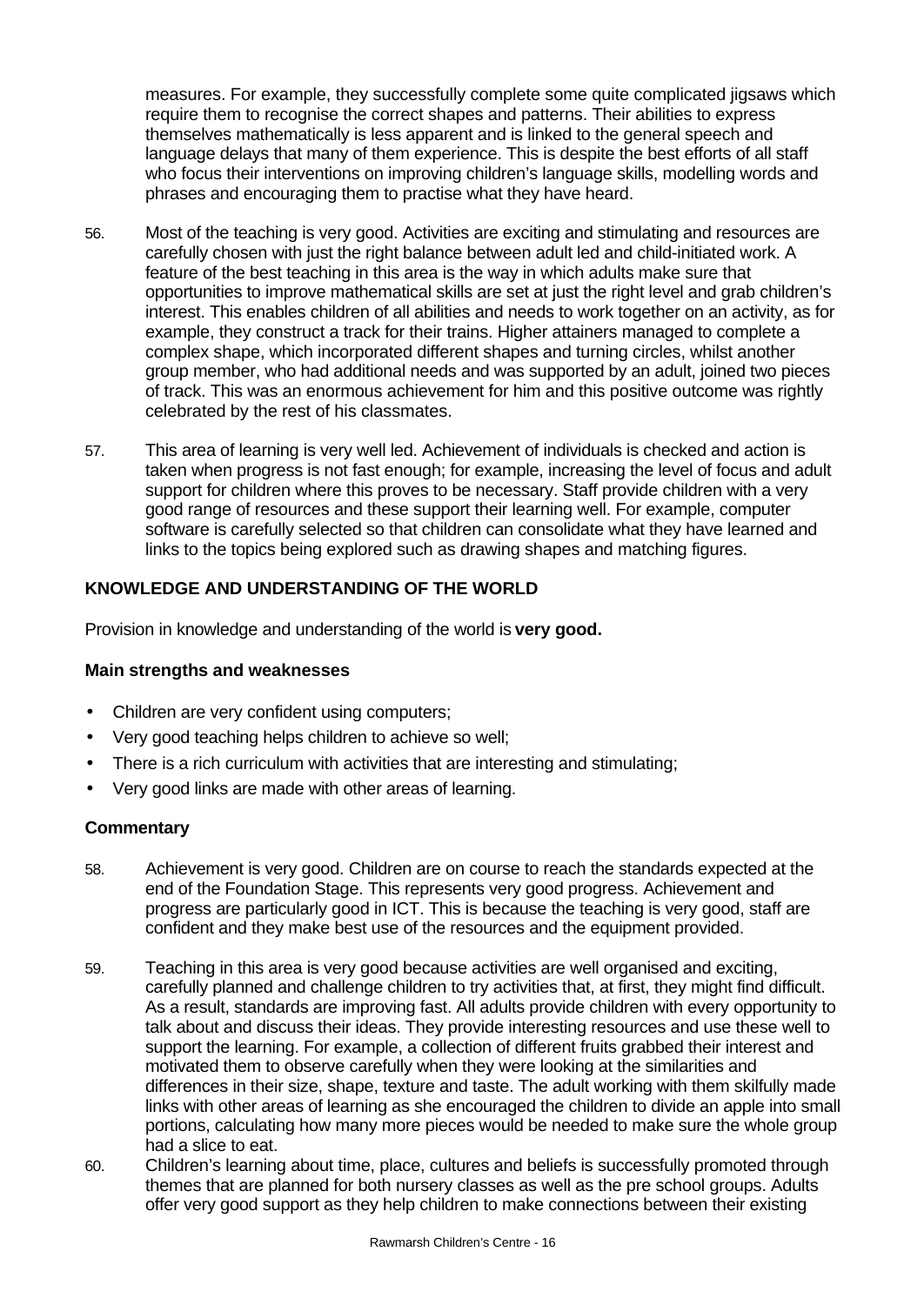knowledge and the wider world, talking about current events in children's own lives and comparing this with other children around the world. Their knowledge of their own and other cultures is increased as they celebrate festivals, such as Eid and the Chinese New Year. A visit from a parent who taught the children Chinese dance brought the session to life, making it relevant and immediate. This helps them to learn about the similarities and differences in people's lives and how they prepare for these events. Staff recognise that more work is needed to embed children's understanding of other cultures into the wider curriculum and this development is highlighted in the school plan. Children have a good understanding of events in their own lives. They talk confidently about how they have changed and are much more 'grown up' than their baby brother or sister.

61. Children are very successful in improving their skills in using ICT. The children make very good independent use of the computer and have well established skills in moving objects around the screen. Staff select from a very good range of software and equipment which children really enjoy using. A good example of this was seen in the way that programmable toys featured so regularly in classroom work. This enables children who are higher attainers and those with SEN to join in with the same activity, at different levels, succeeding, collaborating and feeling very much part of the larger group.

#### **PHYSICAL DEVELOPMENT**

Provision in physical development is **very good** overall.

#### **Main strengths and weaknesses**

- The quality of teaching is generally very good;
- Children have very good opportunities to develop fine muscle control;
- The outdoor area is inadequate.

- 62. Staff are providing a wide range of interesting activities every day to help children develop both fine and large movements. Fine muscle control is being developed well through routine use of chalks, pencils, crayons, scissors, glue, paint, small toys and construction kits. Inside the nursery, space is limited and there is little room for children to develop their large muscle movements. Nevertheless, during the inspection, good opportunities were provided for children to dance to music.
- 63. Staff also encourage children to run, jump, climb, throw and catch when using a variety of apparatus and resources in the garden and most children demonstrate the level of skill expected for their age. When using wheeled toys most children show good co-ordination skills and awareness of space. However, during the inspection, the garden was very wet and muddy. This made some activities hazardous and the staff, quite rightly, curtailed the space and resources that children were allowed to use. This limited children's opportunities to improve their skills in this area.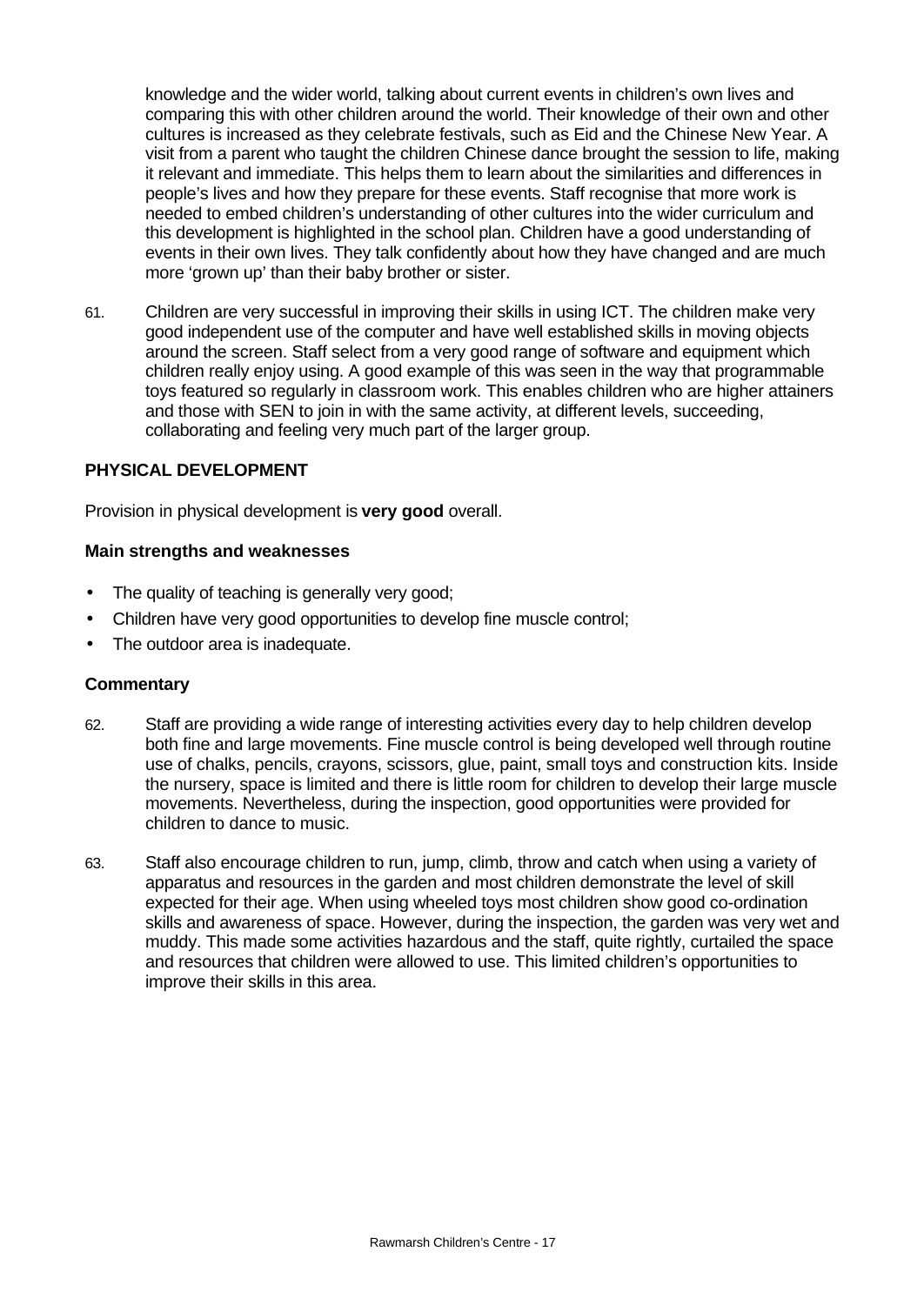## **CREATIVE DEVELOPMENT**

Provision in creative development is **very good.**

#### **Main strengths and weaknesses**

- Children's imagination and creativity are developed very well through a variety of interesting and exciting activities that the children find irresistible;
- Skills are taught very well when children are working directly with an adult;
- Plenty of opportunities are provided for children to practise the skills that they are taught during their play and as a result, they achieve very well.

- 64. Children are taught skills in a wide range of art activities and are given sufficient time to revisit them and practise on their own. A wide variety of interesting and exciting activities and experiences are readily available to the children, many of which they find irresistible. Very good opportunities are provided to experiment with making models from junk, cutting, sticking and experimenting with a variety of materials and tools.
- 65. Good opportunities are also provided for children to develop an interest in music. Children are able to listen to music throughout the day and are encouraged to talk about what they hear. During the inspection, Chinese music was playing as the children carried out their tasks. Percussion instruments are provided regularly and the instruments displayed so children can experiment with them at choosing time. During the inspection, seeing a group experimenting with the instruments, a nursery nurse sat with them helping them to shake and bang instruments in time to nursery rhymes. This activity kept the children engaged for a considerable amount of time and stimulated an interest in making some of their own. They found playing the shakers and 'stringed instruments' they made fascinating. The adults encouraged them to listen to the different sounds they made and use appropriate words to describe what they heard. Children were very proud of the finished products and carried them carefully as they showed them to all the adults present.
- 66. Each room in the nursery is very well equipped with role play areas and there are opportunities to make houses and dens in the nursery garden. Dressing up clothes are provided to fire children's imagination. The adults sometimes join in the children's games to help them co-operate with one another and to move children's learning forward. Children with SEN are given additional adult support to help them take part in the same activities as the rest of the children. As a result of very good provision, children of all abilities achieve very well, make very good progress and most are on line to reach the standards expected at the end of their reception year.